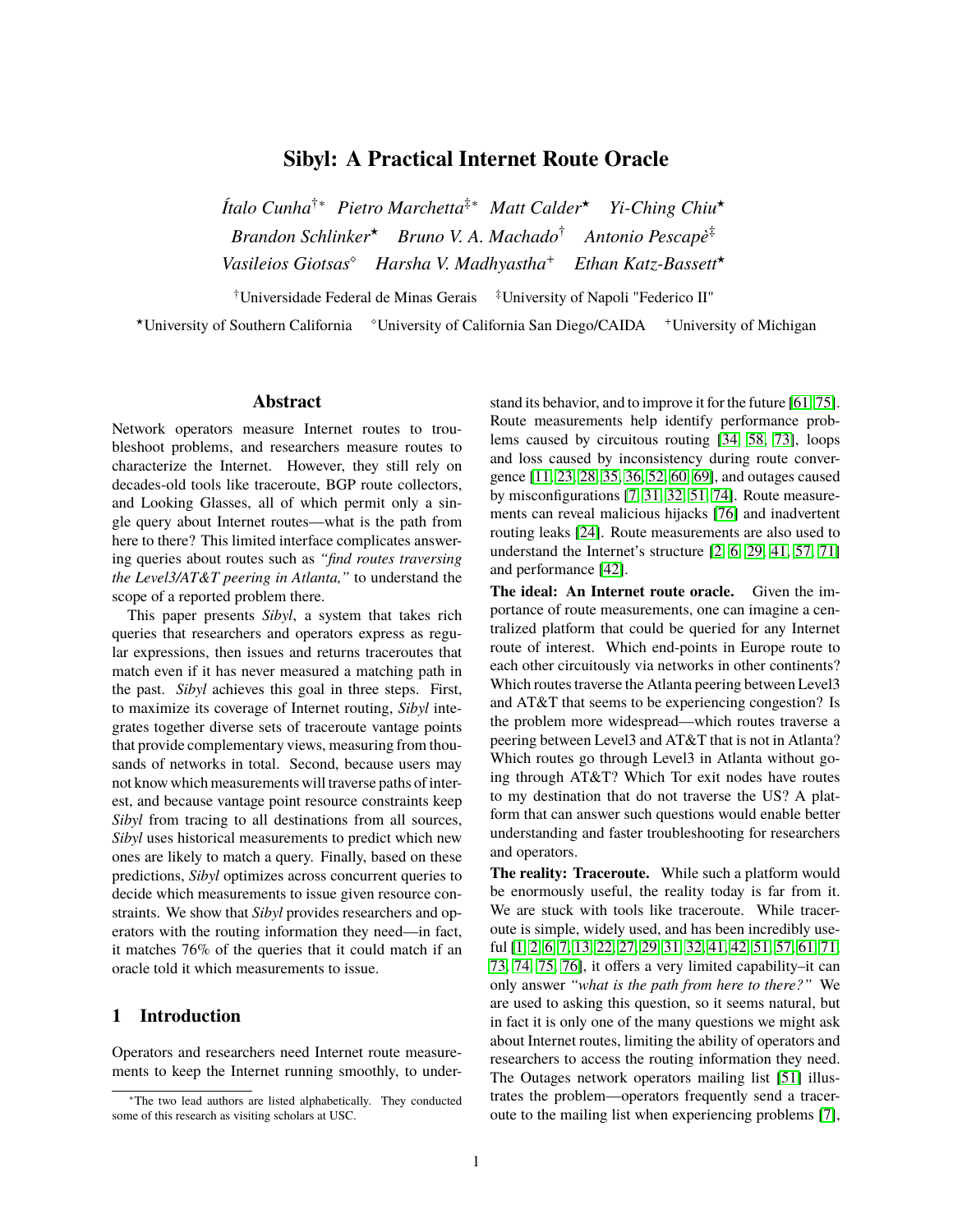asking other operators to send traceroutes from their vantage points, in the blind (and often unsuccessful) hope that someone will issue a measurement that illuminates the problem.

**Our contribution: A practical traceroute-based oracle.** While a complete oracle for Internet routing is clearly infeasible without radical changes to the network, we demonstrate that we can come surprisingly close using only available vantage points and measurement tools.

We present *Sibyl*,<sup>[1](#page-1-0)</sup> our system that can serve a rich set of queries about Internet routes. *Sibyl*'s interface is simple yet powerful: a user submits a regular expression describing paths of interest ([§3.2\)](#page-3-0), and *Sibyl* returns routes that match. Users need not worry about which vantage points to use, how to access or configure them, or which destinations to target. Behind the scenes, *Sibyl* issues traceroutes from a diverse set of vantage points, with the goal of satisfying a query if any vantage point has routes that match. Our evaluation in Section [8.2](#page-9-0) shows that combining vantage points from multiple measurement platforms achieves unprecedented coverage, better than even successful crowd-sourced measurements [\[55,](#page-19-14) [56\]](#page-19-15).

**The problem: Resource constraints limit measurement budgets.** Although the integration of multiple sets of vantage points offers the *potential* to improve coverage [\[8,](#page-18-17) [64\]](#page-19-16), most vantage points are severely constrained in the number of measurements they can issue. This constraint occurs because the most diverse sets of vantage points are in home networks [\[55,](#page-19-14) [56,](#page-19-15) [57,](#page-19-11) [62\]](#page-19-17), on personal phones [\[73\]](#page-19-3), and on production devices [\[63\]](#page-19-18), settings in which measurements cannot be allowed to interfere with other uses of already scarce resources. Thus, exhaustive probing to answer a query is infeasible, and allocating limited measurements to maintain an up-todate atlas in the face of path changes is an extremely hard problem [\[15\]](#page-18-18).

The main challenge in building *Sibyl* to serve any query is that, due to its limited probing budget, it may have never previously measured a path that matches the query or, even if it did, the path may have changed since. As a result, it needs to serve queries despite uncertainty about which measurements match the queries.

**Our approach: Allocate measurement budget based on predictions.** Our primary technical contributions to overcome this challenge are three-fold. First, we demonstrate how *Sibyl* can use the structure of a query to focus its attention on a small number of traceroutes to consider issuing ([§6\)](#page-6-0). Second, we design a prediction engine which uses an atlas of previously-issued traceroutes to predict which unissued traceroutes are likely to match input queries ([§5\)](#page-5-0). Third, we develop an optimization framework that uses the predictions to allocate *Sibyl*'s probing budget to measurements that maximize how well it satisfies input queries ([§4\)](#page-4-0).

Building an effective prediction engine requires addressing potential causes of inaccuracy. First, the prediction engine could make an incorrect prediction from even an up-to-date atlas, due to inaccuracies in the modeling of routing policy. Second, measurements in the atlas may become out-of-date. So, we develop techniques to evaluate how likely a prediction is to be correct ([§5.2\)](#page-6-1), allowing *Sibyl* to incorporate the likelihood into its optimizations, and we develop lightweight approaches *Sibyl* can use to identify and patch or discard paths that may no longer be correct ([§7\)](#page-7-0).

Our evaluation ([§8\)](#page-7-1) shows that, using this prediction approach, *Sibyl* can serve 32% more queries than it could without calculating likelihoods and can, despite stringent rate limits, serve 76% of the test queries that it could if it had an oracle informing it which measurements to issue.

## <span id="page-1-1"></span>**2 Motivating** *Sibyl***'s approach**

Traceroute is widely supported, and when the right traceroute measurement is at hand, it can prove useful for a range of tasks. Therefore, we use traceroute measurements as the basis of *Sibyl* and strive to overcome its limitations.

**Opportunity: Combining platforms improves coverage.** Today, one can use a number of publicly accessible measurement platforms that offer vantage points (VPs) across the world in order to issue traceroute measurements. In this paper, we focus on platforms at two extremes—small numbers of powerful VPs in a somewhat homogeneous deployment (PlanetLab) versus large numbers of severely limited VPs in networks around the world (RIPE Atlas and traceroute servers). In addition, Dasu and DIMES each offer several hundreds to several thousands of VPs from which one can issue traceroutes. For a few of these platforms, Figure [1a](#page-2-0) presents the number of VPs they offer and the number of ASes across which these VPs are spread. Although Figure [1a](#page-2-0) shows that the number of ASes in which RIPE Atlas offers VPs is much higher than in other platforms, we see in the *Unique* portions of the bars of Figure [1b](#page-2-1) that each of the other platforms contributes significantly to improving the number of distinct ASes covered by VPs. For all three of PlanetLab, Dasu, and traceroute servers, 30%–60% of ASes in which they have VPs do not host VPs for any of the other platforms.

**Challenge: Resource constraints limit probing rates.** The wide spread of RIPE Atlas and the presence of other VPs in ASes without Atlas probes show promising coverage for a unified system. But, effective use is compli-

<span id="page-1-0"></span><sup>1</sup>Named for the oracular S**i**b**y**ls of ancient Greece, not the pesky S**y**b**i**ls who keep undermining our P2P systems.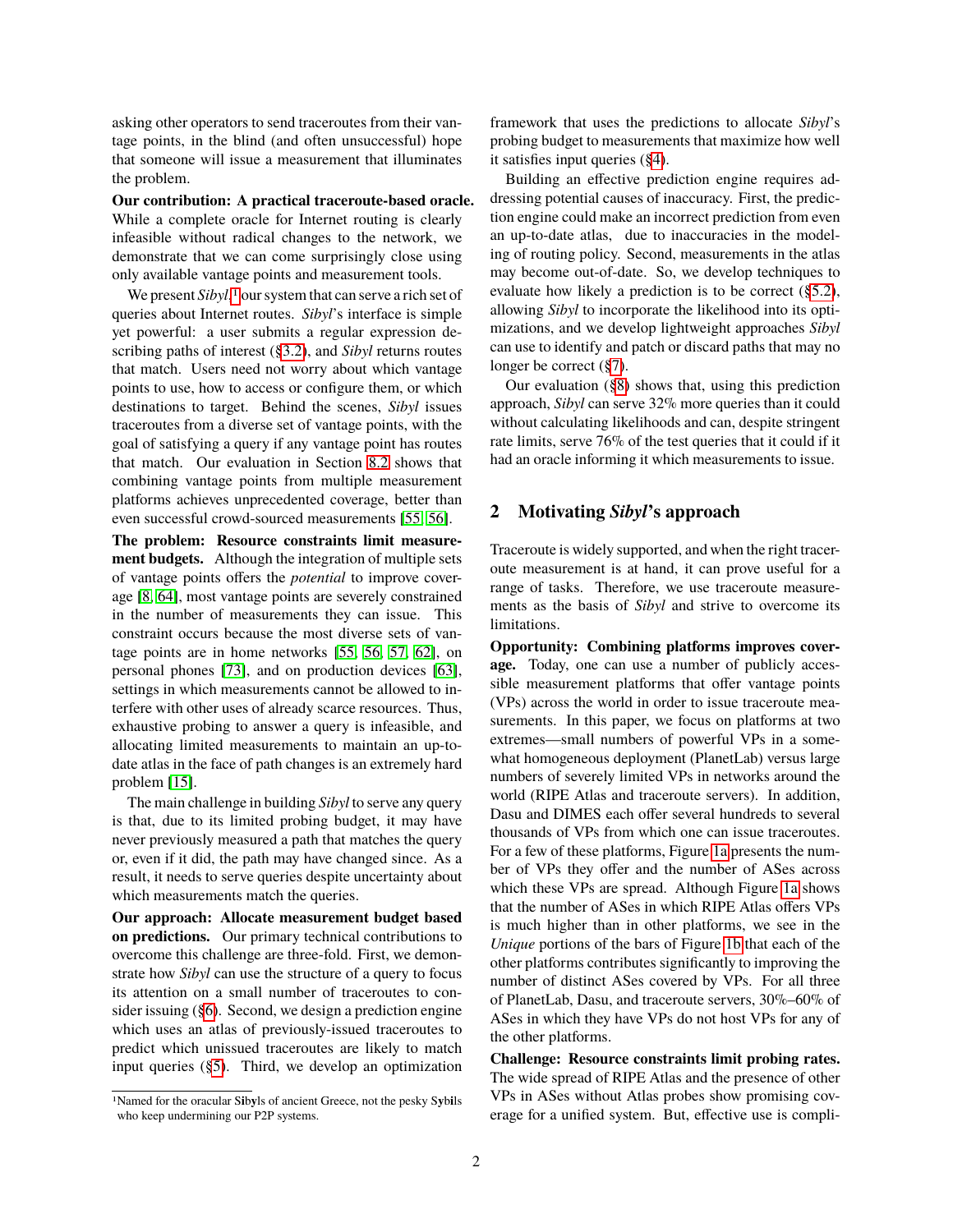<span id="page-2-0"></span>

**(a)** Sizes of measurement platforms.

<span id="page-2-1"></span>**(b)** Vantage point uniqueness. **(c)** Path diversity. Dashed lines obey rate limits.

**Figure 1: Utility of combining measurement platforms: (a) Comparison of deployment sizes. (b) % of ASes hosting a platform's vantage points (VPs) that: (i) only host that platform; (ii) also host a RIPE Atlas VP; (iii) or host a VP from another non-Atlas platform. (c) Path diversity, with/without rate limits that exist in practice.**

cated because the most diverse sets of VPs have severe and inevitable resource constraints. Good visibility requires an ability to measure from many networks low in the AS hierarchy [\[48\]](#page-19-19), and researchers have argued and demonstrated that the way to achieve this viewpoint especially in remote and developing regions—is to gather measurements from mobile devices [\[70,](#page-19-20) [73\]](#page-19-3) and home networks [\[12,](#page-18-19) [17,](#page-18-20) [22,](#page-18-15) [55,](#page-19-14) [56,](#page-19-15) [57,](#page-19-11) [62\]](#page-19-17), settings in which resources are scarce and researchers are guests. To give a sense of the constraints, measuring a traceroute every 5 minutes to all 500,000 BGP prefixes would take more than 40 Mbps—much higher than typical uplink bandwidth in many parts of the world.<sup>[2](#page-2-2)</sup> And, to avoid interfering with the hosts, the platforms limit measurements to only a small fraction of this rate. Traceroute servers also offer diverse VPs, but these machines serve an operational role and so do not allow a fast rate of measurement. Future faster rates will still strain in the face of measurement-hungry use cases such as network tomography [\[9,](#page-18-21) [14\]](#page-18-22) and studying route convergence [\[36,](#page-18-5) [69\]](#page-19-6), which require consistent snapshots or rapid tracking of changes, respectively.

Figure [1c](#page-2-3) depicts one measure of the impact of limited probing budgets. It plots the number of unique ASes seen when using the vantage points in PlanetLab, RIPE Atlas, and traceroute servers in isolation and in combination, with and without rate limits. In each case, we consider traceroutes to the .1 address in the same 1000 IP prefixes, and we do not count the source AS (which we accounted for in Figure [1b\)](#page-2-1). We have measurements from every PlanetLab site, RIPE vantage points in 2000 ASes not covered by PlanetLab, and traceroute servers in 200 ASes not covered by RIPE. Ignoring rate limits, RIPE vantage points provide routes to most destinations through > 600 transit ASes, versus only  $\approx 100$  when using PlanetLab or traceroute servers alone. Figure [1c](#page-2-3) also <span id="page-2-3"></span>depicts the path diversity we can uncover if we allocate a day's Atlas probing budget and a day's traceroute server rate limit evenly across the 1000 destinations. RIPE enforces a per user aggregate rate limit across all sources and destinations. Here, we split it across a quarter of the Atlas VPs and 0.2% of the Internet's prefixes. We follow established research best practices [\[40,](#page-19-21) [59\]](#page-19-22) and limit ourselves to one traceroute every 5 minutes per public traceroute server. These limits result in us randomly choosing 16–17 RIPE vantage points and 57–58 traceroute servers from which to probe each destination, and the graph shows results averaged across 10 trials. Given these severe rate restrictions, the benefit of PlanetLab and its very high achievable probe rate—becomes clear, and the route diversity is much better if we combine the rate-limited traceroute servers and Atlas platform with the smaller, but less restrictive PlanetLab platform.

**Challenge: Rate limits necessitate decisions in the face of uncertainty.** The vast gap between the full diversity of paths seen in Figure [1c](#page-2-3) and the diversity seen when subject to rate limits shows that we have to be quite discerning in how we allocate a limited probing budget, to make sure we are issuing the measurements most useful to the queries at hand. We cannot issue measurements fast enough to have up-to-date paths to large numbers of destinations—the rate limits imposed by Atlas and traceroute servers [\[40,](#page-19-21) [59\]](#page-19-22) mean that it would take years to measure routes from their VPs to all 500K BGP prefixes. Therefore, to serve queries well, it is necessary to reason effectively about which traceroutes to issue despite uncertainty about routes that measurements will traverse and, hence, which traceroutes will satisfy queries.

# **3 System overview**

Goal. Our goal is to provide researchers and operators with route measurements of interest to them. Our system should allow them to express properties of interest in a natural way, without the user needing to know a

<span id="page-2-2"></span><sup>2</sup>Beyond constraints on the VPs, we do not want to overload upstream devices or links with measurement traffic, and routers and other devices increasingly rate-limit and de-preference these probes.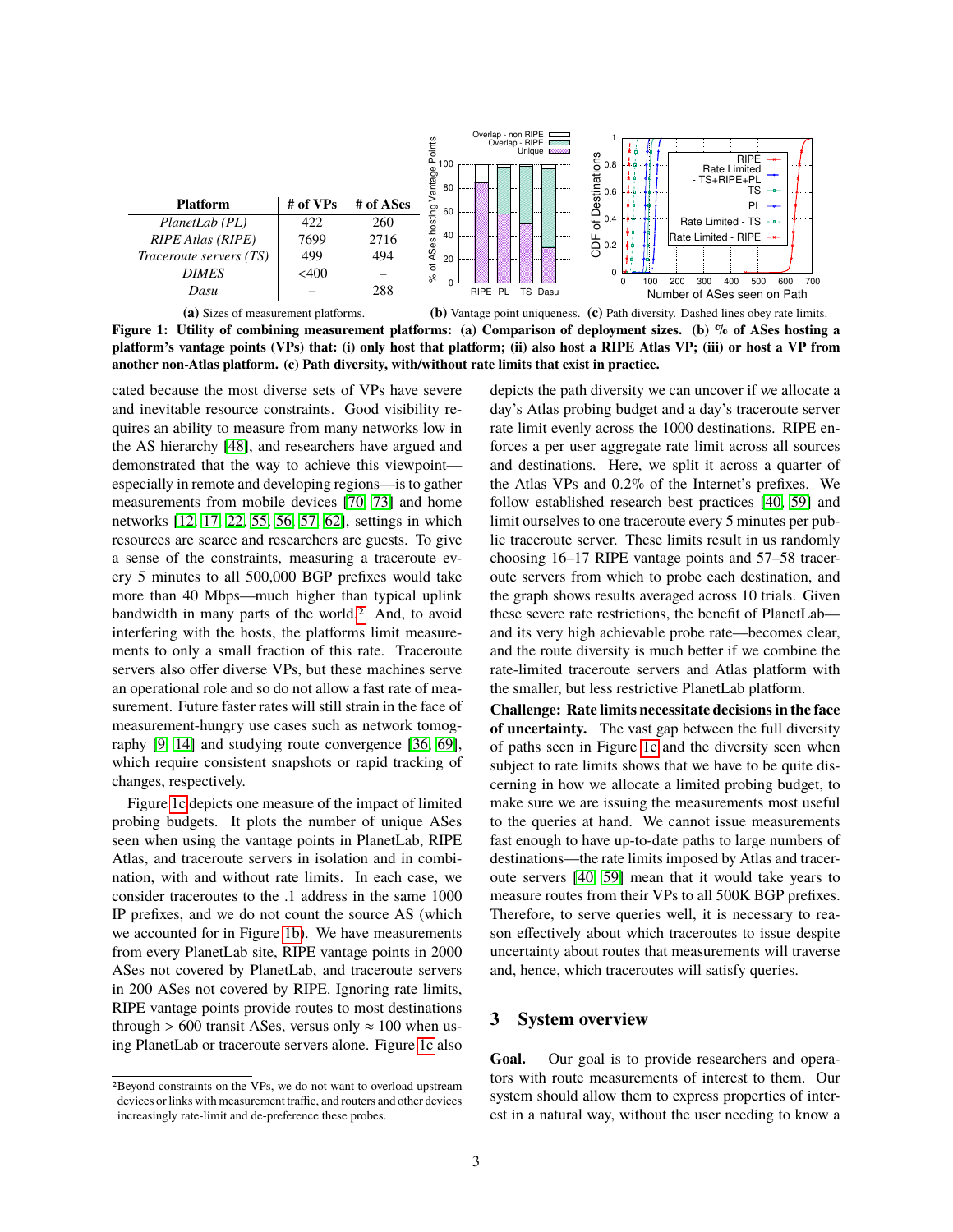<span id="page-3-1"></span>

**Figure 2: Sibyl architecture.**

priori which (source, destination) pairs will yield paths with those properties. Section [2](#page-1-1) shows existing traceroute platforms offer rich path diversity, if the system can respect resource constraints while efficiently measuring only the paths most useful in serving received queries.

#### **3.1 Basic architecture**

Figure [2](#page-3-1) depicts *Sibyl*. Users submit queries to the system ([§3.2\)](#page-3-0). It operates in rounds, queueing up queries in between rounds. This round-by-round operation allows us to formulate the decision as a clean optimization, simplifies rate limiting, and aids in efficient use of a probing budget by batching requests. RIPE Atlas, for instance, is designed to perform more efficiently when given batches of measurements. Each round, the system predicts which traceroutes might be useful to match pending queries ([§5](#page-5-0) and [§6\)](#page-6-0). It then formulates an optimization to select the traceroutes to issue given measurement resource constraints ([§4.1](#page-4-1)[–4.2\)](#page-4-2) and solves the optimization greedily ([§4.3\)](#page-5-1). It issues the measurements, collects the results, and returns results that match user queries.

*Sibyl* currently uses vantage points from PlanetLab, RIPE Atlas, and traceroute servers. We developed a controller for each that exposes them via a common API, including information on available vantage points and rate limits, and commands to request and collect traceroutes. A central controller integrates the three platform controllers to present the rest of *Sibyl* with a unified view. In the background, we issue daily traceroutes from all PlanetLab sites to responsive destinations across the Internet [\[25\]](#page-18-23) to bootstrap *Sibyl*'s knowledge of routing.

## <span id="page-3-0"></span>**3.2 Specifying queries**

Just as other work found regular expressions to be a natural way to express properties of paths [\[46,](#page-19-23) [67\]](#page-19-24), we support queries in a form that we refer to as symbolic regular expressions over IP addresses. Symbolic regular expressions are an analogue to symbolic finite automata [\[65\]](#page-19-25), in which transitions are labeled with Boolean predicates on IP addresses, rather than directly with IP addresses. These predicates allow, for example, the natural expression of  $Sprint(x)$ &CHI(x) rather than listing all Sprint IP addresses in Chicago. We will use the notation Sprint&CHI. A predicate can delineate any subset of IP addresses, but our UI currently supports ASes, cities, and countries, <sup>[3](#page-3-2)</sup> and also prefixes for sources/destinations.<sup>[4](#page-3-3)</sup>

Users augment their queries with a utility function that indicates how well a set of traceroutes satisfies their needs. *Sibyl*'s UI currently supports two types of utility functions that we believe cover a wide range of queries. For *existence queries*, the user wants one matching path, e.g., the user may want to know the path from a particular network to a specific destination. The utility is zero if no measurements match, or a constant value if one or more measurements match. For *diversity queries*, the user wants a set of paths matching the query in as diverse ways as possible. For example, the user may want to know all paths that pass through a given AS link, in order to learn the set of (source, destination) pairs that use that link. The utility is a function of path diversity, which we model as a constant times the number of distinct elements seen in the set of measurements that match the query. The user specifies the granularity of elements by selecting any combination of (AS, city, and country). Again, if none of the traceroutes match the query, the utility is zero.

Now, let us consider a few example queries, in POSIX ERE-like syntax with dashes in between symbols for clarity. Parentheses create a group, whereas curly braces indicate that the query is a diversity query and delineate the portion of the query to diversify over.

*Reverse traceroute [\[30\]](#page-18-24)*: To query for a path from a network *r* back to a source *s*, the user requests:

r-.\*-s\$

*Detecting prefix hijacks with iSpy [\[76\]](#page-19-9)*: iSpy monitors paths towards a prefix *p* in the background. When the AS loses reachability to other destinations, iSpy considers it a normal outage if the destinations share common subpaths to the AS, or a hijack if the destinations represent a large cut in the graph towards *p*. To identify diverse AS paths for iSpy to monitor, an operator could query for:

#### $^{4}$ .\*}-p\$ by <AS>

*Troubleshooting a problem [\[51\]](#page-19-7)*: On January 6, 2015, an operator emailed the Outages mailing list suspecting a problem on paths that went between Level3 in LA and GTT in Seattle, and he wanted to check other paths with that subpath. He was requesting:

^{.\*-(GTT&SEA-.\*-Level3&LAX | Level3&LAX-.\*-GTT&SEA)-.\*}\$ by <AS,city>

<span id="page-3-2"></span><sup>3</sup>Mapping IP addresses to PoPs, ASes, and locations are active areas of research. We use iPlane's PoP and AS mappings and MaxMind's location data. *Sibyl* is agnostic to how mappings are generated, and its results will improve as mappings do.

<span id="page-3-3"></span><sup>4</sup>Our techniques for deciding which measurements to issue in response to a query ([§5\)](#page-5-0) base decisions on previous measurements of routing, so implicitly encode routing policies and hence avoid wasting measurements trying to match unlikely regular expressions, such as one that asks for a path that traverses every Tier-1 network.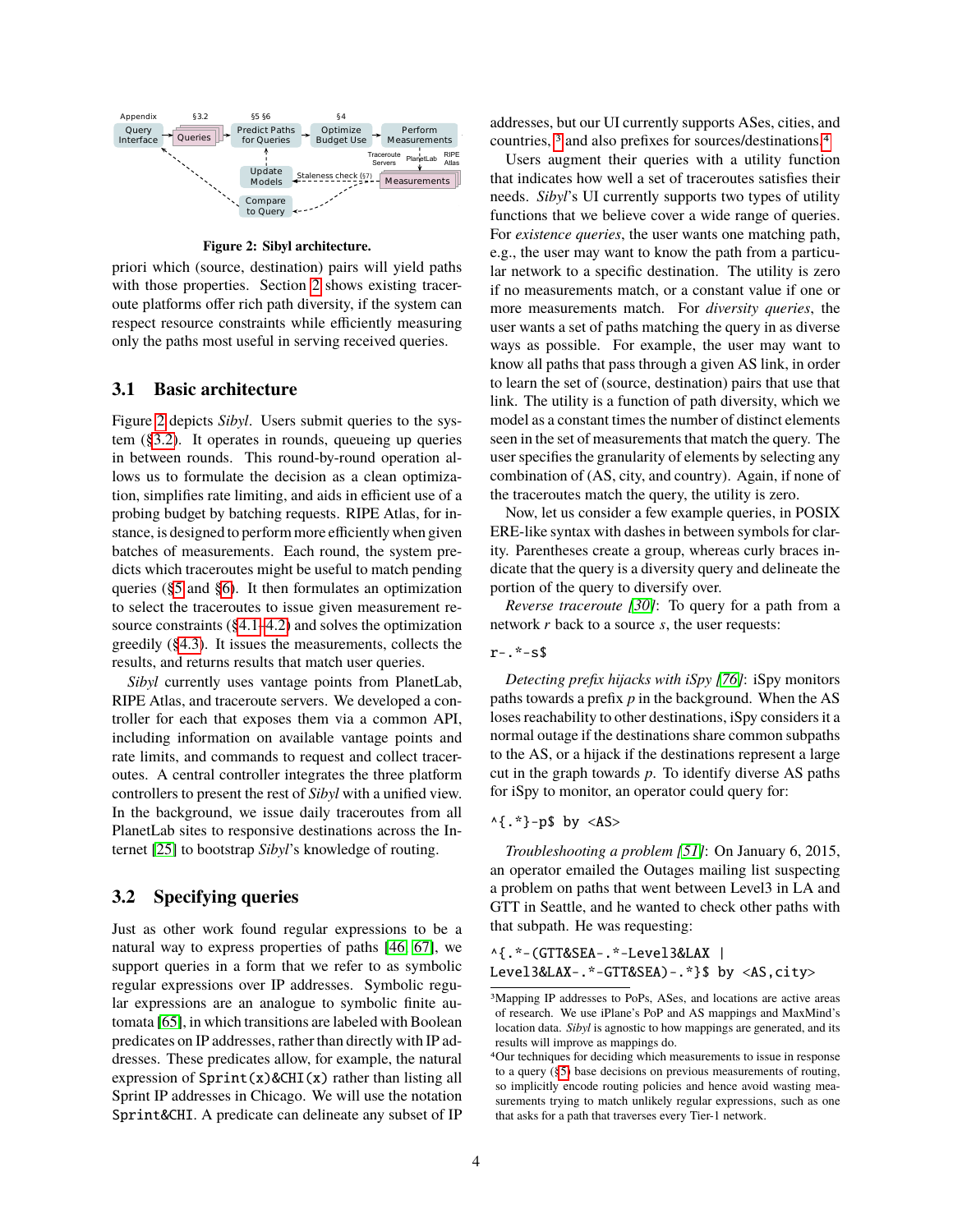Another operator replied that traceroutes with the problem seemed to traverse a Seattle peering between GTT and NTT. To see if the problems occurred on GTT paths with other peers as well, one might query for:

^.\*-{[^NTT-Level3]}-GTT&SEA- {[^NTT-Level3]}-.\*\$ by <AS>

Appendix [I](#page-17-0) presents screenshots of *Sibyl*'s query interface for the last of these examples.

#### **3.3 Key problems to solve**

Section [2](#page-1-1) described two key challenges *Sibyl* must overcome in integrating traceroute platforms to serve these types of queries: severe probing rate limits induced by resource constraints, and the need to decide how to allocate these limited probes despite not knowing definitively which traceroutes will satisfy queries. To overcome these challenges, we address the following sub-problems:

- ([§4\)](#page-4-0) Suppose we can address uncertainty by capturing the likelihood that a traceroute, if issued, will match a query. How should *Sibyl* allocate its probing budget to best serve queries?
- ([§5\)](#page-5-0) How can *Sibyl* calculate those likelihoods?
- ([§6\)](#page-6-0) Given that the set of possible measurements is large, how can *Sibyl* limit the set of traceroutes it has to consider issuing (and hence calculate likelihoods for)?

#### <span id="page-4-0"></span>**4 Maximizing returns from rate limits**

Since *Sibyl* cannot issue every traceroute—or even every traceroute that would match the queries—in a given round, it needs to intelligently allocate its probing budget to best serve a set of queries. Because *Sibyl* must issue a traceroute in order to know definitively whether it matches a query, *Sibyl*'s goal is to maximize the expected utility of the traceroutes it issues. This section describes how *Sibyl* allocates its budget, assuming it has an oracle that answers, for every possible traceroute, the likelihood that the traceroute, if issued, will match a particular query. Section [5](#page-5-0) describes how *Sibyl* estimates these likelihood values to approximate such an oracle.

## <span id="page-4-1"></span>**4.1 Accounting for rate limits**

Since we want *Sibyl* to incorporate different sets of VPs to improve coverage and path diversity, we need to account for the different *kinds* of rate limits across platforms. The rate at which a PlanetLab node can probe is limited by the ability of our traceroute tool to send and receive and by the available bandwidth. ISPs make traceroute servers available through websites, but restrict how often one can issue traceroutes from a website. RIPE Atlas users earn credits for hosting probes, then spend credits by issuing measurements. We host a number of Atlas probes in order to earn credits, but RIPE caps the number of credits a user can spend in a day regardless of credit balance.

We unify these different types of rate limits as follows. First, we group together each set of vantage points that are subject to a shared aggregate rate limit. For the i'th such set, we will use the notation  $V_i = \{v_{i,1}, v_{i,2}, v_{i,3}, \ldots\}$ to indicate the vantage points in set  $V_i$ , and let  $V =$  ${V_1, V_2, V_3, \ldots, V_n}$  be the collection of *n* sets used. For PlanetLab, each host is in a singleton set, since the number of traceroutes sent from one PlanetLab site does not affect the number that can be sent from another. For traceroute servers, we group the hosts behind a common web interface (generally the hosts in one ISP), since we are limited in how often we can query a website without drawing complaints. For RIPE Atlas, we group together all vantage points in the platform, since they are subject to a platform-wide credit budget and daily limit.

Second, in each round, *Sibyl* has a multi-element budget of traceroutes it can issue, with one budget per set of vantage points in  $\mathcal V$ . For rate-limited vantage points like PlanetLab or traceroute servers, the per-round traceroute budget for a set reflects the rate limit on the set and the duration of the round. For credit-based vantage point platforms like RIPE Atlas, we set a per-round aggregate budget for all traceroutes from the platform to reflect the number of credits we earn in a round.<sup>[5](#page-4-3)</sup>

#### <span id="page-4-2"></span>**4.2 Formulating the optimization**

In a given round *r*, we have a set of queries  $Q =$  ${q_1, q_2, \ldots, q_m}$ , each with a corresponding utility function  $f_{q_1}, f_{q_2},..., f_{q_m}$  that maps a set of traceroutes<br>to a score. For each set of vantage points  $V \in \mathcal{U}$ to a score. For each set of vantage points  $V \in V$ , we have a per round budget  $C_V$ . Each *V* defines a set of possible traceroutes  $T_V = \{t_{v,d} \mid v \in V, d \in$ the set of all Internet destinations  $D$ , where  $t_{v,d}$  is the traceroute from  $v$  to  $d$ , and we have to select a subset  $T_{r,V} \subseteq T_V$  to issue in round *r* such that  $|T_{r,V}| \leq C_V$ .

Our goal is to select traceroutes, subject to budget constraints, to maximize the combined utility across queries:

<span id="page-4-4"></span>
$$
\max_{T_r} f(T_r), \text{ where } T_r = \bigcup_{V \in V} T_{r,V}
$$
  
and  $f(T_r) = \sum_{q \in Q} f_q(T_r)$  (1)  
subject to  $|T_{r,V}| \le C_V \quad \forall V \in V$ 

Since we cannot know whether a traceroute satisfies a query before issuing it, in practice, *Sibyl* maximizes the

<span id="page-4-3"></span><sup>5</sup>We adjust the exact budget round-by-round to allow overspending when we have banked a surplus or exercise caution when reserves run low, as well as to cap it to not exceed the daily platform limit.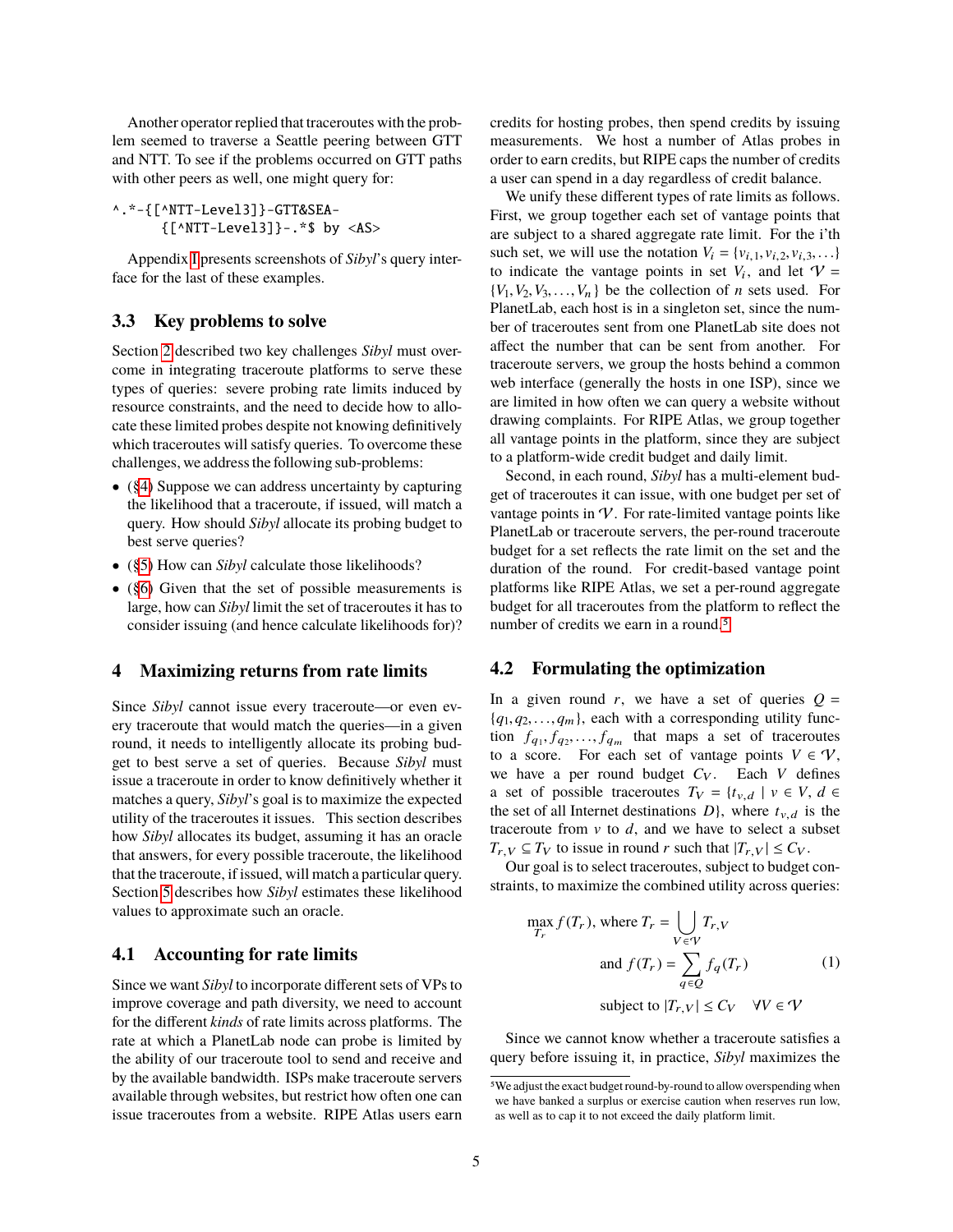expected utility. We use the notation  $t \in q$  to indicate that traceroute *t* satisfies query *q*. Assuming an ability to determine the likelihood  $p(t \in q_{\text{exist}})$  for any traceroute *t* matching an existence query *q*<sub>exist</sub>,<sup>[6](#page-5-2)</sup> *Sibyl* calculates the expected utility  $\mathbb{E}\left[f_{q_{\text{exist}}}(T_r)\right]$  as the probability that at least one traceroute matches the query:

$$
\mathbb{E}\left[f_{q_{\text{exist}}}(T_r)\right] = 1 - \prod_{t \in T_r} \left(1 - p(t \in q_{\text{exist}})\right) \tag{2}
$$

*Sibyl* calculates the expected utility for a diversity query in a similar way, except that the likelihood values capture, for every path element *h* at the diversification granularity as defined by a Boolean predicate on IP addresses, the probability that *t* satisfies  $q_{div}$  *and* traverses *h* (Appendix [D.3](#page-15-0) presents an example):

<span id="page-5-6"></span>
$$
\mathbb{E}\left[f_{q_{\text{div}}}(T_r)\right] = \sum_{h} \left(1 - \prod_{t \in T_r} \left(1 - p(t \in q_{\text{div}} \land \exists i \in t : h(i)\right)\right)
$$
\n(3)

(In practice, *Sibyl* scales down diversity utility scores, which are per (query,hop), to balance vs existence queries, which are per (query).)

#### <span id="page-5-1"></span>**4.3 Solving the optimization**

We apply a greedy algorithm to select the measurements to issue in every round. At each step, *Sibyl* chooses to issue the traceroute that fits in the budget (meaning that the source VP must be part of a set *V* for which budget remains) and that provides the largest marginal expected utility on top of those already chosen.[7](#page-5-3) It stops when no budget remains for the round or when no traceroutes provide additional expected utility. While it may seem like a complicated problem, with a multi-part budget, multiple queries, and queries that desire diverse sets of traceroutes, in fact the greedy algorithm is known to have a provably good approximation bound for this class of problems. See Appendix [A](#page-12-0) for details.

In addition to having good approximation performance, the runtime of our greedy algorithm is reasonable. The runtime is reasonable because both existence and diversity queries allow us to calculate the marginal expected benefit of each possible traceroute in time proportional to the number of queries, without growing with the number of traceroutes already issued. Appendix [A](#page-12-0) describes other utility functions *Sibyl* supports. The worst-case runtime is thus proportional to the size of the budget (the number of greedy steps) times the number of traceroutes under consideration (to assess marginal benefit of each during each greedy step) times the number of queries (to calculate the marginal utility of the traceroute). Most traceroutes under consideration do not match most queries, i.e.,  $f_q(t) = 0$  most of the time, simplifying the calculation of marginal benefit in practice. *Sibyl* also limits the number of traceroutes under consideration based on the structure of queries ([§6\)](#page-6-0).

#### <span id="page-5-0"></span>**5 Estimating likelihood of satisfying queries**

*Sibyl* approximates an oracle by using the subset of paths for which it has relatively fresh measurements to predict other paths, checking whether the predictions match queries, and estimating how confident it is in the predictions. PlanetLab paths are stable relative to how often we can refresh PlanetLab measurements. Further, while paths from diverse RIPE Atlas and traceroute server VPs in general change more than PlanetLab paths and cannot be refreshed frequently, the portions of paths near these VPs tend to be quite stable.[8](#page-5-4) Based on these observations, our design predicts paths by composing the relative freshness of paths to destinations from PlanetLab with the long-term stability of the beginning portions of paths from other VPs in order to predict unknown paths from these VPs, overcoming the rate limits that keeps us from measuring a full map in a timely fashion.

#### <span id="page-5-5"></span>**5.1 Predicting unknown paths**

We adapt iPlane's path splicing approach [\[39\]](#page-19-26) to predict whether a particular unmeasured path is likely to match a query. To predict the path from *s* to *d*, iPlane splices a path from *s* (to some destination) with a path to *d* (from some source), if they traverse a common point of presence (PoP, a set of routers in the same location and same AS), which we refer to as the splice PoP.

Although iPlane's approach provides a basic mechanism for using measured paths to predict unknown paths, it has two major limitations for our needs. First, iPlane's predictions can be wrong; our experiments found 32% of its AS path predictions to be incorrect. Second, iPlane does not calculate how confident it is in its prediction. Even if iPlane predicts (vantage point, destination) pairs as candidates to match a query, it fails to provide guidance on which paths are more likely to match the query than others, given limited measurement budgets.

We overcome these shortcomings in iPlane's path splicing approach as follows. For a (vantage point  $\nu$ , destination *d*) pair, while iPlane selects a single best guess for the route between them, we instead consider all possible ways to splice previously measured paths from  $\nu$ with previously measured paths to *d*. We then estimate

<span id="page-5-3"></span><span id="page-5-2"></span><sup>6</sup>For simplicity, we assume independence in how well traceroutes satisfy different queries, and in whether different traceroutes satisfy a query. <sup>7</sup>The marginal expected utility of adding a traceroute  $t$  to a set of previously selected traceroutes T is  $\mathbb{E}[f(T \cup \{t\})] - \mathbb{E}[f(T)]$ .

<span id="page-5-4"></span><sup>8</sup>Measurements supporting these claims appear in Appendix [B.](#page-12-1)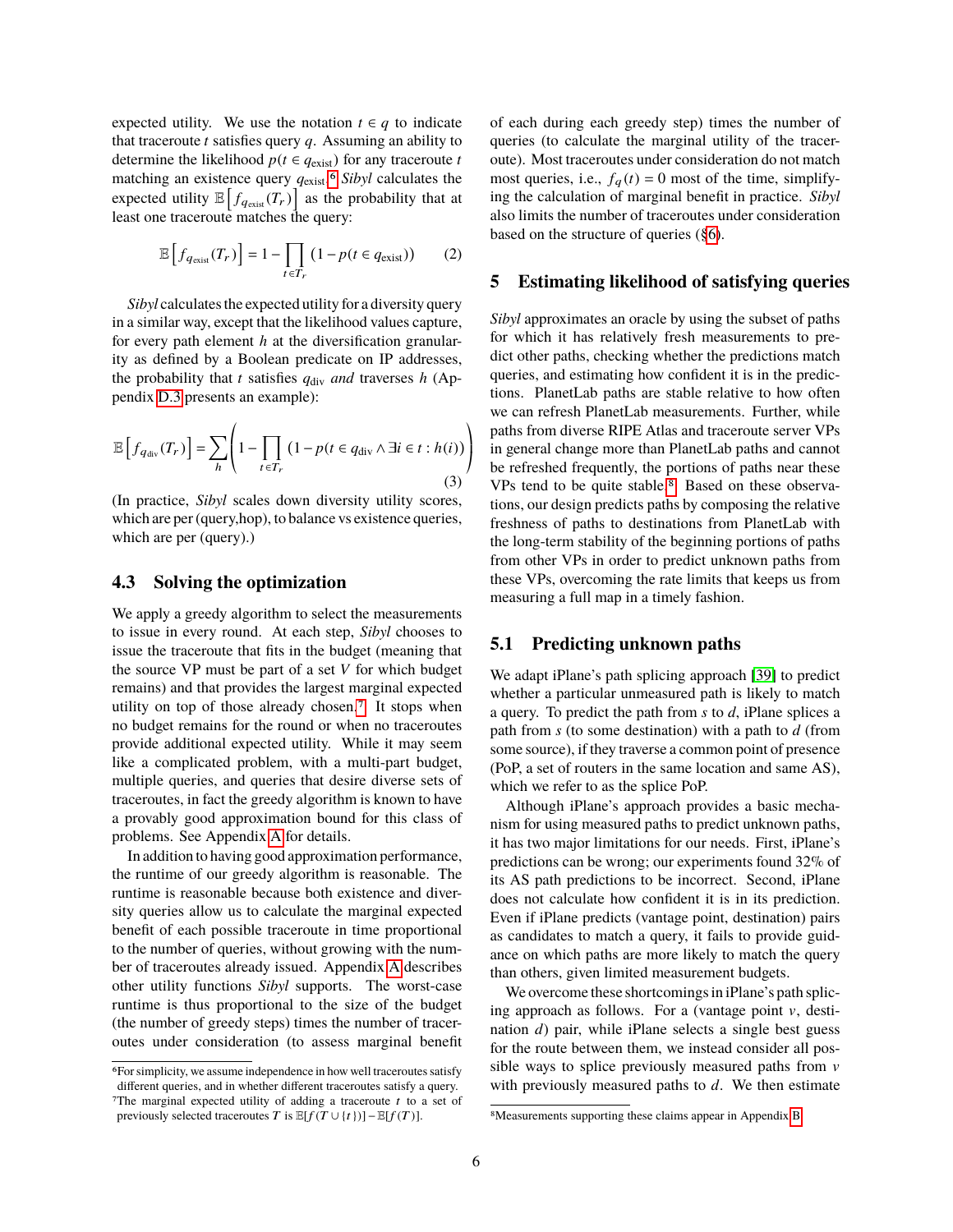our confidence in the correctness of each spliced path in the set *S* of all possible spliced paths from  $v$  to  $d$ . We denote the confidence as  $p(v \rightarrow d = s)$  (normalized such that  $\sum_{s \in S} p(v \to d = s) \le 1$ ). Given these confidence estimates, we compute the likelihood  $p(v \rightarrow d \in q)$  of the traceroute from v to *d* matching a query *q* as the sum of confidence in the spliced paths that match the query:[9](#page-6-2)

<span id="page-6-3"></span>
$$
p(v \to d \in q) = \sum_{s \in S \land s \in q} p(v \to d = s)
$$
 (4)

Appendix [D.2](#page-14-0) illustrates how the above process works.

#### <span id="page-6-1"></span>**5.2 Assigning confidence to predictions**

To assess the confidence in each spliced path, we employ RuleFit, a supervised machine learning technique [\[20\]](#page-18-25). We describe how we train and apply a RuleFit model. The model takes the set of spliced paths of a particular prediction and assigns confidence to each based on features of the paths.

**Training the RuleFit model** RuleFit is a supervised machine learning technique based on rule ensembles. In our case, we supply RuleFit with a training set that maps from features of a predicted (spliced) path (e.g., the predicted path's AS-path length and the latency from the source to the splice point; Appendix [C](#page-13-0) describes all features) to the similarity between the spliced path and the actual path. As a measure of similarity, we use the PoPlevel Jaccard index. RuleFit then generates thousands of rules that combine features in logical expressions and builds a model using rules that help predict the Jaccard index. RuleFit automatically generates and selects rules (and indirectly, features) using techniques such as decision trees and lasso constraints. See the RuleFit paper for details [\[20\]](#page-18-25). Each rule selected by RuleFit has an associated value, with positive (negative) values for rules meant to identify predicted paths similar (dissimilar) to the real path, indicating high (low) Jaccard index. Important features may change over time, as the Internet and the set of *Sibyl* VPs evolves. We track the accuracy of predictions over time to identify if performance drops and can re-initiate training. For the evaluation in Section [8,](#page-7-1) we use traceroutes from 100 PlanetLab sites to 500 destinations and from all RIPE Atlas (Atlas) and traceroute server (TS) sites to 50 destinations to generate spliced paths from Atlas and TS sites to the 500 destinations. We randomly chose 2.5% of the spliced paths to train a RuleFit model.

**Using the RuleFit model** To use the model to estimate the Jaccard index of a predicted (spliced) path from  $v$ to *d*, *Sibyl* calculates the features of the predicted path, then uses the RuleFit model to score the path. The score for a spliced path is the sum of rule values for rules that match the spliced path's features; e.g., if the spliced path's AS-path length is among the shortest, then increase the confidence (score) that it is very similar to the actual path. It repeats this process for every spliced path between  $(v, d)$ .

*Sibyl* translates these estimates of similarity between a (known) spliced path and (unknown) actual path into a confidence estimate that a query that matches (does not match) the spliced path will also match (not match) the actual path. We assign each predicted path a confidence proportional to its RuleFit score, normalized to sum to the highest predicted Jaccard index among all spliced paths for  $v \rightarrow d$ . *Sibyl* uses these confidence values to estimate the likelihood that a traceroute will match a query, using Eq. [4,](#page-6-3) which it then uses to optimize the expected utility of the traceroutes it chooses to issue, in Eq. [1.](#page-4-4)

Section [8.3](#page-10-0) evaluates the accuracy of *Sibyl*'s likelihood estimates, Appendix [E](#page-15-1) evaluates the accuracy of its Jaccard index predictions, and Appendix [C](#page-13-0) describes the RuleFit model in more detail.

#### <span id="page-6-0"></span>**6 Limiting traceroutes to consider**

Thus far, our description has assumed that we estimate the likelihood of matching a query for every possible traceroute from every vantage point, and then use these likelihood values to choose the subset of traceroutes that *Sibyl* should measure in order to maximize utility, given rate limits. However, due to the non-negligible computation associated with the estimation of likelihood values, running this computation on all (vantage point, destination) pairs is not practical.

Instead, *Sibyl* computes the likelihood of matching a query *q* only on a subset of candidate paths it deems likely to match the query. The goal of candidate generation is to identify (vantage point  $v$ , splice PoP  $r$ , destination *d*) tuples such that *Sibyl* has a previous traceroute from  $v$  going through  $r$  that matches a prefix of the query *q* (possibly the empty prefix), and has a traceroute to *d* through *r* that matches the remaining suffix (possibly empty). For example, candidate generation for the query Level3-Cogent-.\*-SmallISP could find a path that traverses a Level3-Cogent link on the way to some *r*, then another path that traverses*r* on its way to SmallISP. The process works as follows.

1. Given the query *q*, construct a symbolic finite automaton  $A_q$  that accepts  $L_q$ , the language of paths that match the expression *q*.

<span id="page-6-2"></span><sup>&</sup>lt;sup>9</sup>The likelihood value for an  $(v, d)$  pair need not directly or inversely correlate with the number of spliced paths between the pair, as it depends on how confidence varies across spliced paths and on which spliced paths match the query. For example, if  $p(v \rightarrow d = s_1) = 0.5$ and  $p(v \to d = s_2) = 0.25$ ,  $p(v \to d \in q)$  could be 0.25 ( $s_2 \in q$ ), 0.5 ( $s_1 \in q$ ), 0.75 ( $s_1 \in q$  and  $s_2 \in q$ ), or 0 (neither matches).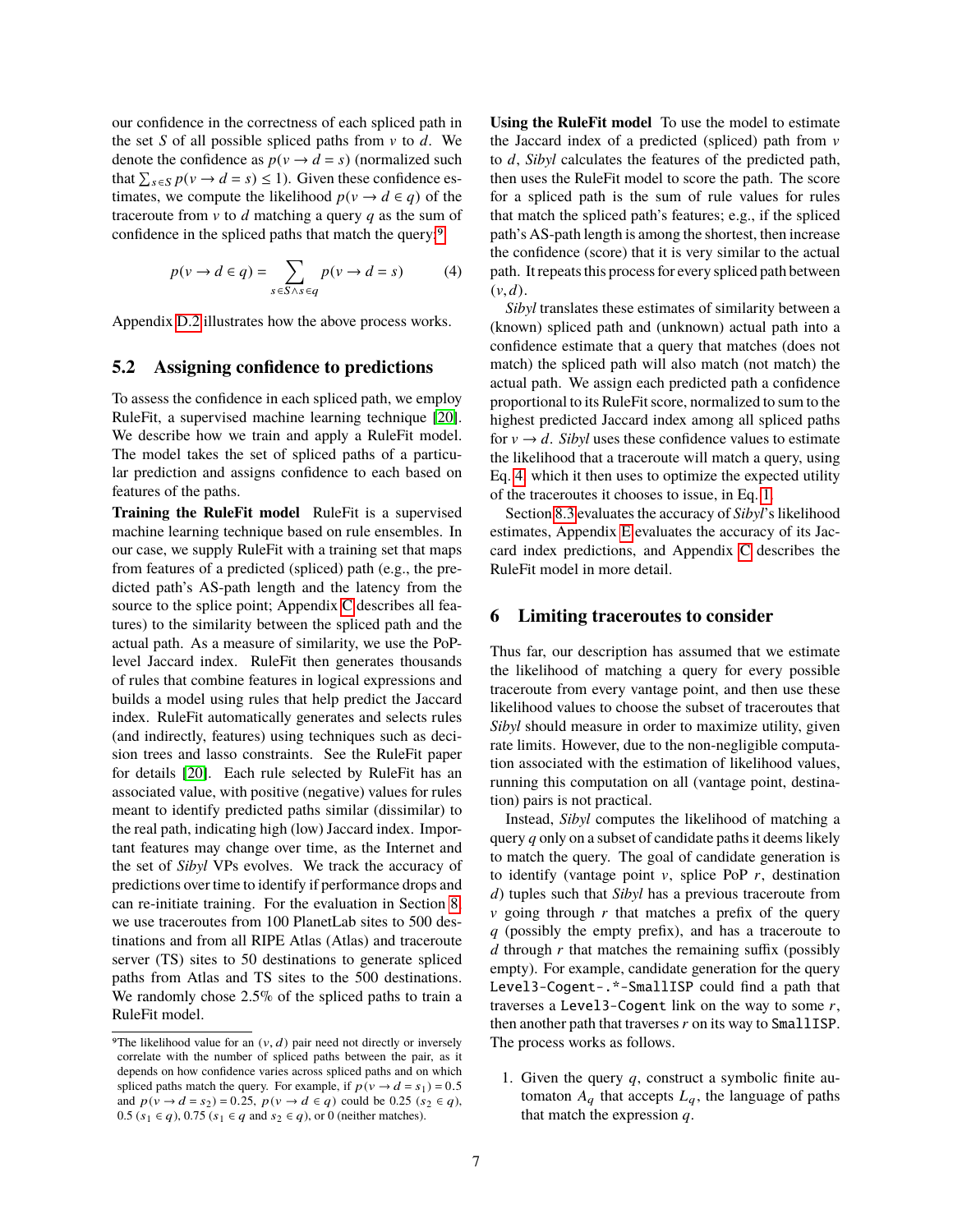- 2. Run  $A_q$  over all traceroutes previously gathered from *Sibyl*'s VPs, which consists of evaluating the hops' IP addresses against  $A_q$ 's transition predicates, testing, for example, AS membership. Label each (source, PoP) tuple with all of the state-to-state transitions that  $A_q$  can follow in consuming one of the PoP's IP addresses when processing a traceroute from that source.
- 3. Build  $A_q^R$  by swapping  $A_q$ 's initial and final states and reversing transitions.  $A_q^R$  accepts the language  $L_q^R$  consisting of the reverse of all paths in  $L_q$ .
- 4. Run  $A_q^R$  over all traceroutes, starting from the destinations and proceeding backwards, labeling each (destination  $d$ , PoP  $r$ ) tuple with all the transitions that  $A_q^R$  can follow in consuming *r* starting from *d*.
- 5. If a PoP ends up labeled as following a transition in one direction from a source and in the opposite direction from a destination, then the spliced path matches the entire query.

Appendix [D.1](#page-13-1) presents an example of this sequence of steps.

## <span id="page-7-0"></span>**7 Patching & pruning stale measurements**

Previous sections assume the availability of an atlas of historical measurements that serve as the basis for predictions. Resource-constrained VPs do not have enough resources to refresh all measurements regularly, and so routes may change between measurements. Therefore, *Sibyl* needs to balance between discarding old measurements to reduce the risk of out-of-date ones causing faulty predictions, versus using them in predictions to aid coverage (since many old measurements may still be valid). Given that most  $(s, d)$  pairs use a single route the vast majority of the time [\[15,](#page-18-18) [52\]](#page-19-4), we err on the side of retaining routes and apply three mechanisms to infer and remove stale data from *Sibyl* 's atlas. In the first two, a traceroute from *s* to *d* reveals a change in one path, and we use the new path to patch other paths either from *s* or to *d* that overlapped the old path from *s* to *d*.

**Traceroute-based destination patching.** Since Internet routing is destination-based, if two traceroutes to the same destination (possibly from different sources) converge, we patch the old measurement to match the new measurement from the convergence point to the destination. Flach et al. found that the most common reason for violations of destination-based routing is load balancing [\[18\]](#page-18-26), which can be filtered using Paris traceroute [\[5,](#page-18-27) [66\]](#page-19-27). Excluding load balancing, that study found only 10% of routers caused IP-level deviations from destination-based routing and only 2% caused AS-level deviations, for reasons including traffic engineering and tunneling. In the future, we could apply these earlier techniques to identify and exclude these exceptions from our patching.

**Traceroute-based source patching.** Destination-based routing helps us keep the tail of paths collected from constrained VPs up-to-date using measurements from lessconstrained VPs such as PlanetLab. To remove stale data from the beginning of paths, we assume a path change observed on the path from a constrained VP to one destination will also impact its paths to other destinations that traverse the path segment that changed. Violations to these assumptions result in incorrect updates to paths. However, a single error is unlikely to impact *Sibyl* 's predictions, as *Sibyl* can continue to make equivalent predictions if it knows other non-stale paths from the VP that traverse a subset of the PoPs that were on the stale segment.

**BGP-based destination pruning.** Traceroute-based patching still requires issuing a measurement to detect the change. We supplement these approaches with lightweight BGP monitoring, which requires only passive observation of BGP feeds via the following steps. First, we convert all traceroutes in the atlas into AS paths in the following process. (a) We use PeeringDB data to build a database of IXP prefixes and remove these IP addresses from traceroutes. (b) We map remaining IP addresses to the ASes that originate their prefixes. (c) We group addresses into routers using CAIDA's Midar [\[33\]](#page-18-28) for IP aliasing resolution, assigning a router to an AS only if all its interfaces belong to the same AS. (d) We partition the traceroute into segments in which every router has been assigned an AS (but a segment can contain multiple ASes). Second, we monitor RouteViews and RIPE RIS BGP feeds for BGP changes. When we observe an AS *A* change its next hop AS to a destination *d*, we mark as stale any traceroutes that routed via *A* and its old path to reach *d*, and we do not use these traceroutes to make predictions. Whereas traceroute-based staleness checks provide a way to patch old measurements, BGP checks on their own do not.

## <span id="page-7-1"></span>**8 Evaluation**

We evaluate *Sibyl* from two perspectives. First, we show that *Sibyl* is able to serve queries effectively. On a large set of test queries, it satisfies three-quarters of the queries it could if it had an oracle to provide the result of a traceroute before issuing it. Thereafter, we evaluate individual components of the system in isolation to show that *Sibyl*'s components operate efficiently and make decisions that enable it to make good use of its probing budget.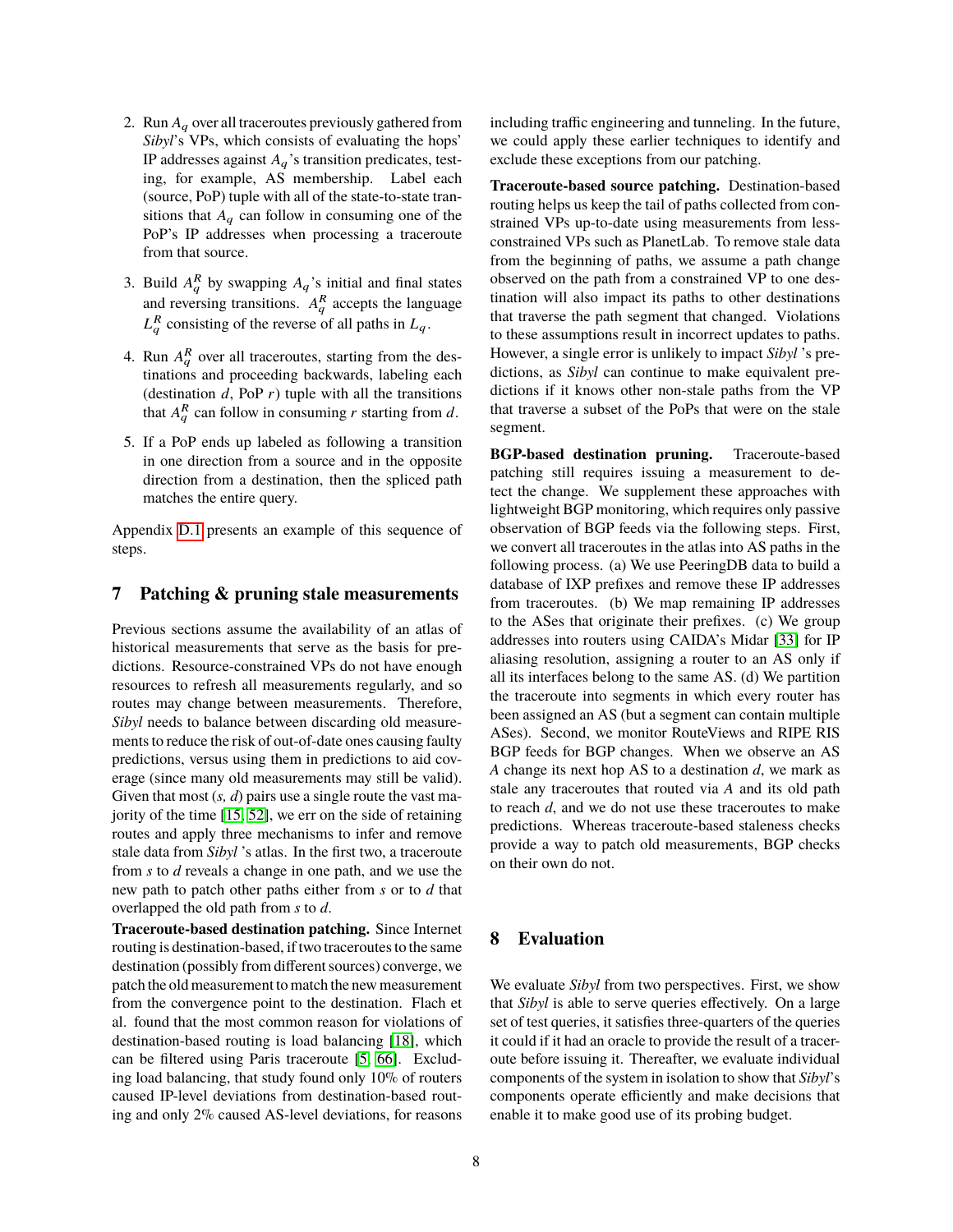#### <span id="page-8-3"></span>**8.1 Efficiency in serving queries**

**Datasets and experimental design.** To evaluate *Sibyl* end-to-end, we run the system in an offline mode, stubbing out the component that issues traceroutes. We first collect a large set of traceroutes. We then run *Sibyl* as normal, except that, when it decides to issue a traceroute from a vantage point to a destination, instead of issuing a new measurement, it fetches the existing measurement between that pair. Offline analysis allows us to compare choices made by *Sibyl* with other measurements it chose not to issue or that we did not give it access to.

Between January 13–16 2016, we issued traceroutes from 2660 vantage points–2000 RIPE Atlas vantage points, 560 traceroute servers, and 100 PlanetLab sites–to 1000 destinations, chosen at random from a list known to be responsive [\[25\]](#page-18-23). Within a platform (Atlas, traceroute servers, or PlanetLab), each vantage point is in a different AS, although these is some overlap across platforms.[10](#page-8-0)

In each experiment, we generate a starting corpus of paths that *Sibyl* has access to. The corpus includes all traceroutes from PlanetLab sites, giving it traceroutes to destinations to splice to for predictions. For rate limited platforms (traceroute servers and RIPE Atlas), the corpus starts with 10 randomly chosen measurements from each vantage point, a number previous work shows captures upstream diversity for path prediction [\[40\]](#page-19-21).

The experiments test how efficiently *Sibyl* can allocate a limited number of additional traceroutes from ratelimited vantage points in order to serve queries. We emulate a series of rounds, with a per round measurement budget and query arrival rate configured per experiment and described with the experiments below. In each round, *Sibyl* decides how to allocate its probing budget to issue traceroutes, we assess how well these traceroutes matched the queries, and then we add these traceroutes to *Sibyl*'s corpus for the next round. Unsatisfied queries do not carry over to the next round.

**Existence queries.** We first evaluate *Sibyl*'s ability to serve *existence queries*, where the goal is to find one traceroute that matches. To generate test queries, we select one of the traceroutes not (yet) available to *Sibyl* and generate a query that will match it. This way, we know that there is at least one measurement that *Sibyl* could issue to match the query. To create a query, we sampled hops in the path to generate regular expressions according to four different Sibyl use cases (e.g., find paths that traverse a given link toward a destination; more details in Appendix [F\)](#page-16-0). We evaluated *Sibyl* with a range of budgets and query volumes, and the results are qualitatively sim-

<span id="page-8-1"></span>

**Figure 3: Fraction of queries satisfied when they are specified at different granularities.**

<span id="page-8-2"></span>

**Figure 4: Incremental contribution of** *Sibyl***'s components to its ability to satisfy existence queries. Combined, the techniques allow it to allocate budget smartly and approach the performance it would see if it could issue every candidate traceroute it generated (***no rate limit* **line).**

ilar, so we present results for just one setting, a per-round probing budget that allowed an average of one traceroute per query.

*Performance by query granularity.* We used this query generation approach at different granularities (by mapping the traceroutes to PoPs, ASes, and a mix of ASes and countries). Figure [3](#page-8-1) shows the fraction of existence queries that *Sibyl* can satisfy at these granularities in each round. At all granularities, *Sibyl* satisfies a high fraction of queries. As expected, the coarser the granularity, the higher the fraction of satisfied queries, from around 75% at the PoP level to 90% at the AS/country level. Also, *Sibyl* is able to efficiently allocate its budget at different granularities, including answering queries that combine ASes and country codes, which may overlap in complex ways (e.g., traverse a link between AT&T and Level3 in the US on the way to Europe).

*Incremental contribution of Sibyl components. Sibyl*'s performance is good across queries of different granularities, and so we focus the rest of our analysis on fine-grained PoP-level queries to stress the system. For PoP-level queries, *Sibyl* allocates its probing budget well, satisfying 32% more queries than a baseline approach that relies only on existing measurements to answer queries. Figure [4](#page-8-2) breaks down the incremental benefit of the sys-

<span id="page-8-0"></span><sup>10</sup>We worked with the RIPE Atlas staff to gather data faster than their normal rate limits. They allowed this just for the purpose of our evaluation, it required tight coordination between our team and theirs, and it does not appear they will support this on a regular basis.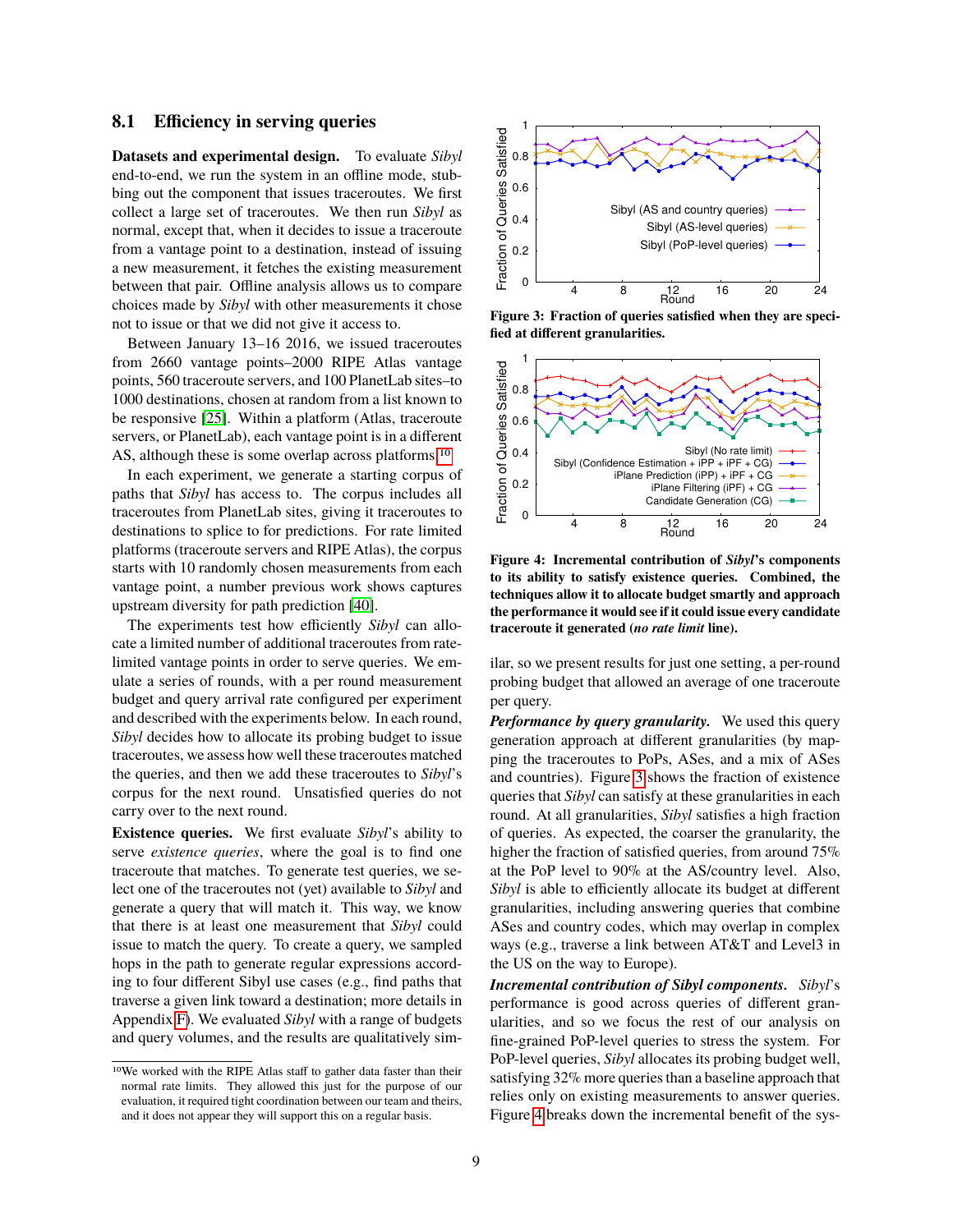tem's various modules. First, *candidate generation* uses *Sibyl*'s module that splices previously measured paths to identify  $(s, d)$  pairs that may match a query  $(\S6)$ . Without access to the rest of *Sibyl*, it then assumes that each of these pairs will indeed match the query and distributes measurements uniformly across queries, picking candidates at random for each query. Second, we add *iPlane filtering* to candidate generation, using iPlane to predict a (more accurate) PoP-level path for each candidate and filtering out candidates whose predicted paths do not match any query. Third, *iPlane prediction* extends iPlane filtering to consider all spliced paths iPlane can generate for a given candidate (*s*, *<sup>d</sup>*) pair ([§5.1\)](#page-5-5). Unlike the full system, this comparison point assigns an equal confidence value to every spliced path between the pair when calculating likelihood of matching a query. Finally, the *Sibyl* line adds in confidence ([§5.2\)](#page-6-1) into the likelihood estimation to arrive at the full system. As we add the techniques, each contributes to satisfying 5-8% additional queries, justifying their use.

*Why does Sibyl fail to satisfy some queries?* The two central challenges are (a) limited probing budgets and (b) uncertainty about whether traceroutes will match queries before issuing them. Because the evaluation uses a 1:1 query:budget ratio and all queries have at least one traceroute that satisfies them, without uncertainty, we could satisfy 100% of queries. *Sibyl* could miss satisfying a query either because it failed to generate any candidate traceroutes that, if issued, would satisfied the query, or because it did generate the candidate but calculated that it was unlikely to match the query. The *Sibyl (no rate limit)* teases apart these two causes, as it allows *Sibyl* to issue every candidate traceroute. Without a rate limit, *Sibyl* satisfies 88% of queries (vs. 76% with a 1:1 ratio), suggesting that half of *Sibyl*'s unsatisfied queries were because its corpus of measured paths did not suffice to generate candidates that could satisfy them, and half were instances in which *Sibyl* generated a candidate that would have satisfied the queries, but rated them as having less expected value than other candidates, so did not allocate probing budget to them. This result suggests the potential benefit of future work to improve candidate generation and likelihood estimation.

*Can Sibyl efficiently service satisfiable queries in the face of unsatisfiable ones?* Our evaluation thus far is on queries that are satisfiable, generated from traceroutes *Sibyl* could choose to issue. Appendix [H](#page-17-1) presents an experiment demonstrating that the fraction of these queries that *Sibyl* can satisfy is robust to the simultaneous introduction of realistic but unsatisfiable queries.

**Diversity queries.** Next, we assess *Sibyl*'s ability to respond to *diversity queries* by finding a set of paths that match the query in diverse ways. We create diversity queries by supplementing the PoP-level queries from

<span id="page-9-1"></span>

**Figure 5: Fraction of distinct PoPs returned for diversity queries, relative to the number of distinct PoPs that could be returned if** *Sibyl* **had budget to issue every candidate traceroute it considered. Even with limited RIPE Atlas and traceroute server budgets,** *Sibyl* **usually uncovers a significant fraction of the relevant diversity, providing substantial benefit over an approach that lacks the ability to predict which paths are most likely to provide diversity in order to optimize use of the budget.**

above by asking *Sibyl* to maximize diversity of all wildcard tokens (.\*) in the regular expression. The diversity utility function for a query awards a unit of utility for each unique PoP in the set of matching traceroutes. We set a 1:4 query:budget ratio (but *Sibyl* may distribute this budget unevenly across queries according to its expected diversity optimization in Eq. [3\)](#page-5-6).

Figure [5](#page-9-1) depicts the ratio between the number of distinct PoPs on matching paths that *Sibyl* uncovers subject to the rate limit versus the number it could have uncovered with an unlimited budget to probe all candidates it generates. The *candidate generation* baseline which already uses some of *Sibyl*'s novel functionality to identify promising traceroutes to issue—is unable to find any matching paths for 32% of queries, and it uncovers less than half of the matching path diversity for 75% of queries. In contrast, by optimizing based on its estimation of the expected chance of a given traceroute traversing each PoP while satisfying the query, *Sibyl*satisfies 83% of queries with at least one traceroute, uncovers half the path diversity for 67% of queries, and, for 13% of queries, uses its very limited budget to uncover all of the diversity that was found using unlimited probes.

#### <span id="page-9-0"></span>**8.2 Coverage of vantage point platforms**

*Coverage by vantage point AS.* Our ideal is to service *any* routing query, but *Sibyl* is limited by available vantage points. No one platform has achieved overwhelming coverage, and the types of ASes that host vantage points can vary across platforms, so we designed *Sibyl* to accommodate a range of platforms. Figure [6](#page-10-1) depicts the locations of the vantage points of different platforms in terms of their coverage of ASes by customer cone sizes [\[3\]](#page-18-29); the customer cone of an AS is its customers, its customers' customers, etc.. For example, even though Atlas covers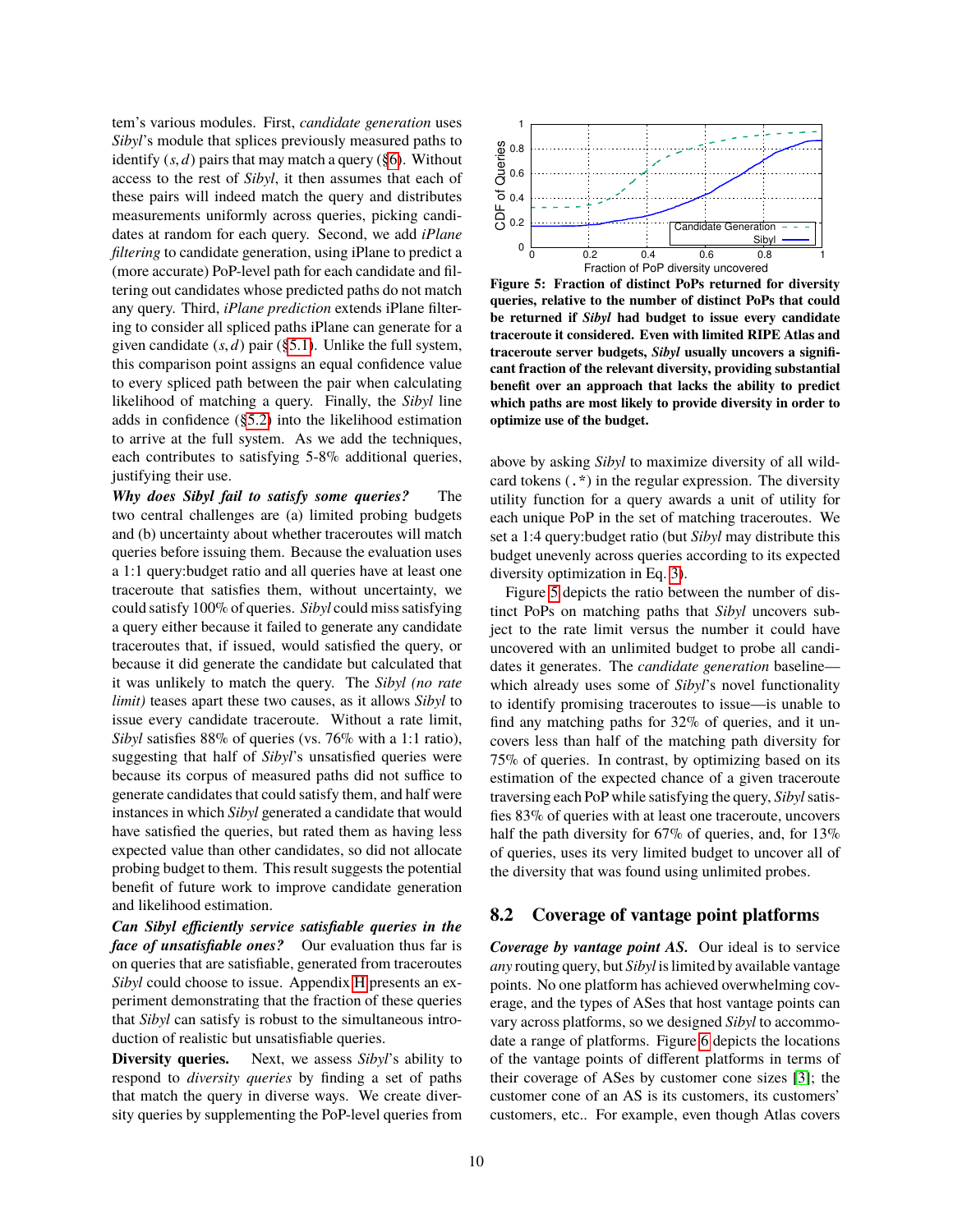<span id="page-10-1"></span>

**Figure 6:** *Sibyl* **combines platforms to maximize AS coverage, with especially strong coverage of larger ASes.**

<span id="page-10-2"></span>

**Figure 7: Fraction of existence queries satisfied given different VPs. Combining platforms improves performance.**

by far the most ASes (Table [1a\)](#page-2-0), the figure shows that traceroute servers have better presence in large ASes, enabling *Sibyl*'s union of platforms to have presence in all ASes with customer cone size greater than 2000, whereas this coverage is below 80% when combining all other platforms excluding traceroute servers. Based on data provided by the Dasu team, incorporating Dasu would not significantly improve *Sibyl*'s vantage point diversity, although it would increase probing budget. Coverage across AS sizes will improve as existing measurement platforms expand and new ones become available.

*Impact of combining vantage point platforms on ability to satisfy queries.* We now consider how combining platforms helps *Sibyl* satisfy queries. Using the same queries and probing budget as in Section [8.1,](#page-8-3) Figure [7](#page-10-2) shows the fraction of queries *Sibyl* can satisfy using only PlanetLab, PlanetLab plus traceroute servers, PlanetLab plus RIPE, and all three platforms combined. The *Sibyl* lines from the Figure [4](#page-8-2) are the same as the *Sibyl* lines in this graph. We observe that all platforms contribute to the number of satisfied queries. Even though the number of RIPE Atlas vantage points is four times larger than the number of traceroute servers, traceroute servers provide additional diversity and are useful in satisfying queries.

#### <span id="page-10-0"></span>**8.3 Accuracy of likelihood estimation**

We evaluate *Sibyl*'s likelihood estimation ([§5\)](#page-5-0) during our end-to-end evaluation of existence queries ([§8.1\)](#page-8-3). Fig-

<span id="page-10-3"></span>

**Figure 8: (Bucketed) estimated likelihood of candidates matching queries vs actual fraction matching queries.**

ure [8](#page-10-3) shows the fraction of candidates that match a query as a function of estimated likelihood (Eq. (4)) for 20,895 candidates generated for 2273 queries. We bucketed candidates by rounding the estimated likelihood to the closest 0.1. The graph shows high correlation between likelihood and the probability of satisfying a query. Appendix [E](#page-15-1) shows the number of candidates in each bucket.

#### <span id="page-10-4"></span>**8.4 Impact of staleness**

*Sibyl* always issues and returns fresh traceroutes to serve queries, so staleness cannot result in false query matches. Staleness can however lead to wrong predictions and suboptimal allocation of probing budget.

We evaluate the impact of staleness on *Sibyl*'s ability to service queries over time, using weekly traceroute measurements from 1800 RIPE Atlas nodes toward a set of 1000 destinations collected between Jun. 20th and Aug. 20th, 2015. We partition the set of RIPE Atlas VPs in two: we choose 150 VPs at random to use as *constrained* VPs, and use the remaining 1650 VPs as *unconstrained* VPs. As in Section [8.1,](#page-8-3) we consider existence queries, give *Sibyl* a probing budget of one traceroute per query, and build an initial corpus of traceroute paths that includes 10 measurements from each of the 150 constrained VPs plus all measurements from the 1650 unconstrained VPs.

We test the performance of three different strategies for dealing with stale traceroutes. *Keep last 14 days* uses only paths collected during the last 14 days and discards older paths. *Keep all* accumulates all the traceroute paths collected by *Sibyl* regardless of their age, without applying any sanitation technique to mitigate staleness. *Sibyl(patching and pruning)* also accumulates all the collected traceroutes, but attempts to filter-out stale hops using *Sibyl*'s techniques described in Section [7.](#page-7-0)

Figure [9](#page-11-0) measures *Sibyl*'s ability to service the queries over time. We also show linear fits for each curve to make the trends more clear. *Keep last 14 days* loses path diversity over time, as it only keeps traceroutes from parts of the Internet that were recently targeted by queries, and this narrow focus over time limits its ability to serve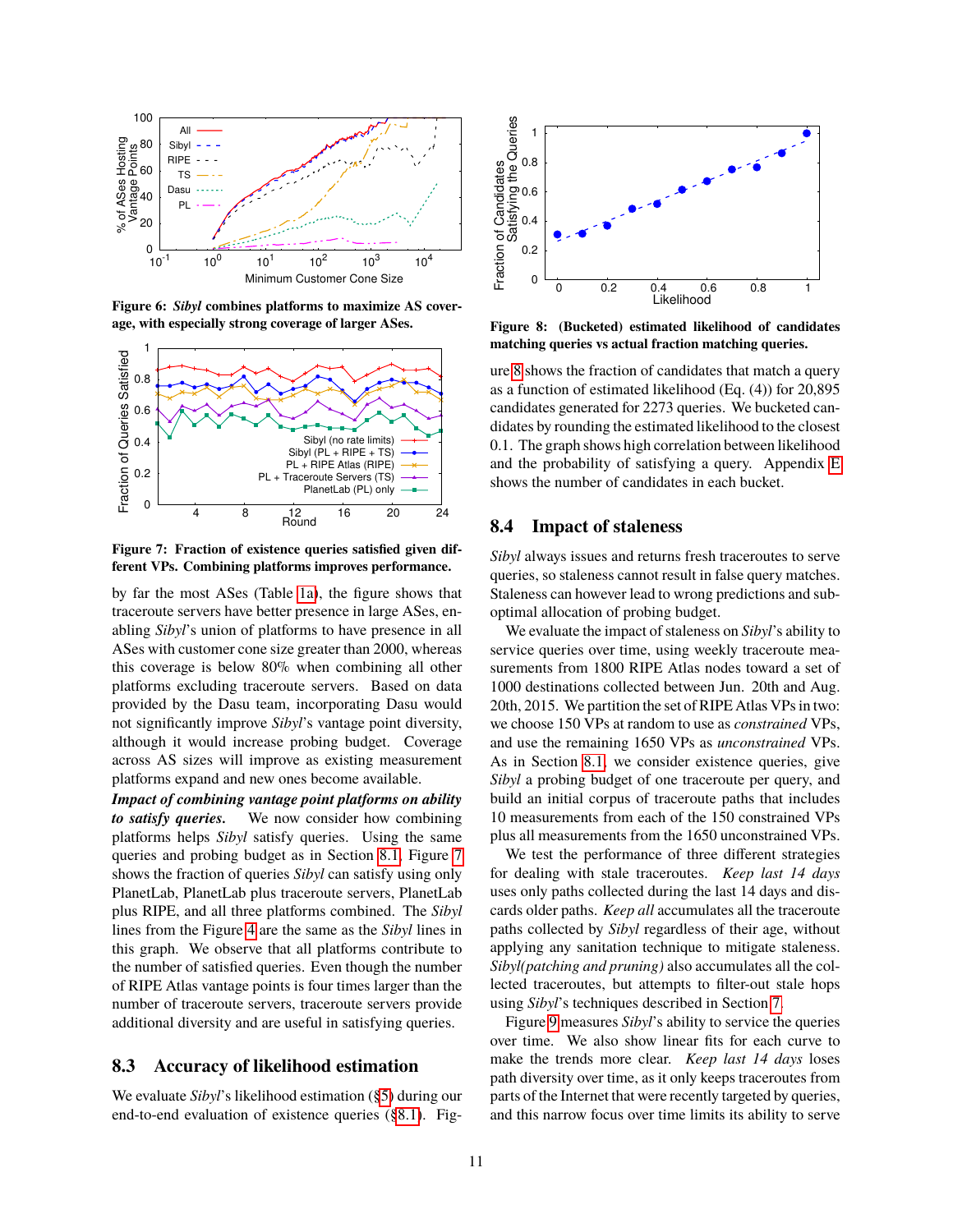<span id="page-11-0"></span>

**Figure 9: Queries satisfied over time using different approaches to maintain historical traceroutes as a basis for predictions. By pruning/patching paths it detects as stale,** *Sibyl* **performs much better than an approach that only keeps recent measurements and slightly better than an approach that keeps all measurements. The dip at week 3 is caused by corrupted traceroute files that week.**

queries about some other parts of the Internet. *Keep all* maintains diversity, but loses some accuracy due to staleness. *Sibyl (patching and pruning)*strikes a balance, adding measurements to its corpus over time to generate more candidates while minimizing the impact of staleness by patching paths likely to be out of date. Appendix [G](#page-16-1) evaluates the coverage and accuracy of *Sibyl*'s various approaches to patching and pruning stale paths.

#### **9 Related work**

**Traceroute tool:** Van Jacobson's traceroute tool [\[26\]](#page-18-30) first enabled measurements of the Internet route from the machine on which the tool is executed to any destination. Followup work addressed limitations in the tool. Paris traceroute modified traceroute to account for load balancing [\[4\]](#page-18-31); reverse traceroute enabled a source to measure the route back to it from any destination [\[30\]](#page-18-24); and researchers assessed how common interpretations of the tool's output can lead to overestimating route changes [\[44\]](#page-19-28). *Sibyl* goes beyond enabling measurement of the route from/to a specific source, and instead chooses (source, destination) pairs that it should measure in order to obtain routes that match specified input criteria.

**Measurement platforms and systems:** Many distributed platforms have been deployed to cater to the needs of researchers and network operators to perform measurements of Internet routing. DIMES [\[57\]](#page-19-11), Ark [\[2\]](#page-18-10), public traceroute servers [\[63\]](#page-19-18), and RIPE Atlas [\[55\]](#page-19-14) explicitly serve this goal, whereas other platforms such as PlanetLab [\[53\]](#page-19-29), MobiPerf [\[72\]](#page-19-30), and Dasu [\[56\]](#page-19-15) enable traceroutes among several other capabilities. Leveraging the measurement capabilities offered by these platforms, a large number of systems have been developed that rely on making measurements of the Internet for various purposes such as topology discovery [\[2\]](#page-18-10), fault diagnosis [\[31,](#page-18-7) [32,](#page-18-8) [74\]](#page-19-8), prefix hijack detection [\[76\]](#page-19-9), etc. In all of these cases, researchers have relied on issuing traceroutes along paths whose routes match particular criteria relevant to their system, but they have only used small numbers of vantage points due to the overhead of incorporating different platforms and the difficulty in discerning which measurements will be most useful. *Sibyl* can enable these prior systems as well as future ones to take advantage of available measurement platforms.

**Studies of Internet routing:** Several research efforts have studied the temporal stability of Internet routes [\[15,](#page-18-18) [52\]](#page-19-4), attempted to infer routing policies [\[1,](#page-18-13) [3,](#page-18-29) [21,](#page-18-32) [27,](#page-18-16) [45\]](#page-19-31), and modeled the evolution of the Internet's topology [\[49\]](#page-19-32). We similarly model properties of Internet routing, in our case in service of identifying the measurements that are most beneficial for *Sibyl* in serving user queries.

**Route prediction:** Many prior efforts have developed techniques to predict Internet routing at the AS [\[43,](#page-19-33) [54\]](#page-19-34) and PoP [\[37,](#page-18-33) [40,](#page-19-21) [41\]](#page-19-10) levels. However, in our results, even the state of the art prediction techniques offer only 68% accuracy in correctly predicting AS-level paths. Therefore, instead of attempting to predict a single route for any (source, destination) pair, we focus on estimating the probability that the route will match a query; our approach shows significant gains in prediction accuracy.

## **10 Conclusion**

Internet route measurements are crucial to our ability to troubleshoot and understand the Internet, yet our interface to them remains crude: for decades, the only query that has been easy to answer is, *"What is the path from here to there?"* This limitation leads to inefficient approaches and incomplete understanding. We built and evaluated *Sibyl*, a system that accepts regular expression-based queries and returns fresh path measurements matching the queries. To achieve broad coverage, *Sibyl* includes vantage points (such as traceroute servers and RIPE Atlas probes) that are severely rate-limited, which led to the central challenge in building the system—how can it accurately respond even though, for many queries, it will not have issued traceroutes that match in the recent past? Therefore, we designed *Sibyl* to predict which measurements, if issued, will help fulfill queries, in order to efficiently service requests while subscribing to rate limits. Our evaluation shows that these predictions allow *Sibyl* to easily outpace other schemes in its ability to answer questions about Internet routes, performing nearly as well as if it had access to an oracle to tell it which measurements to issue.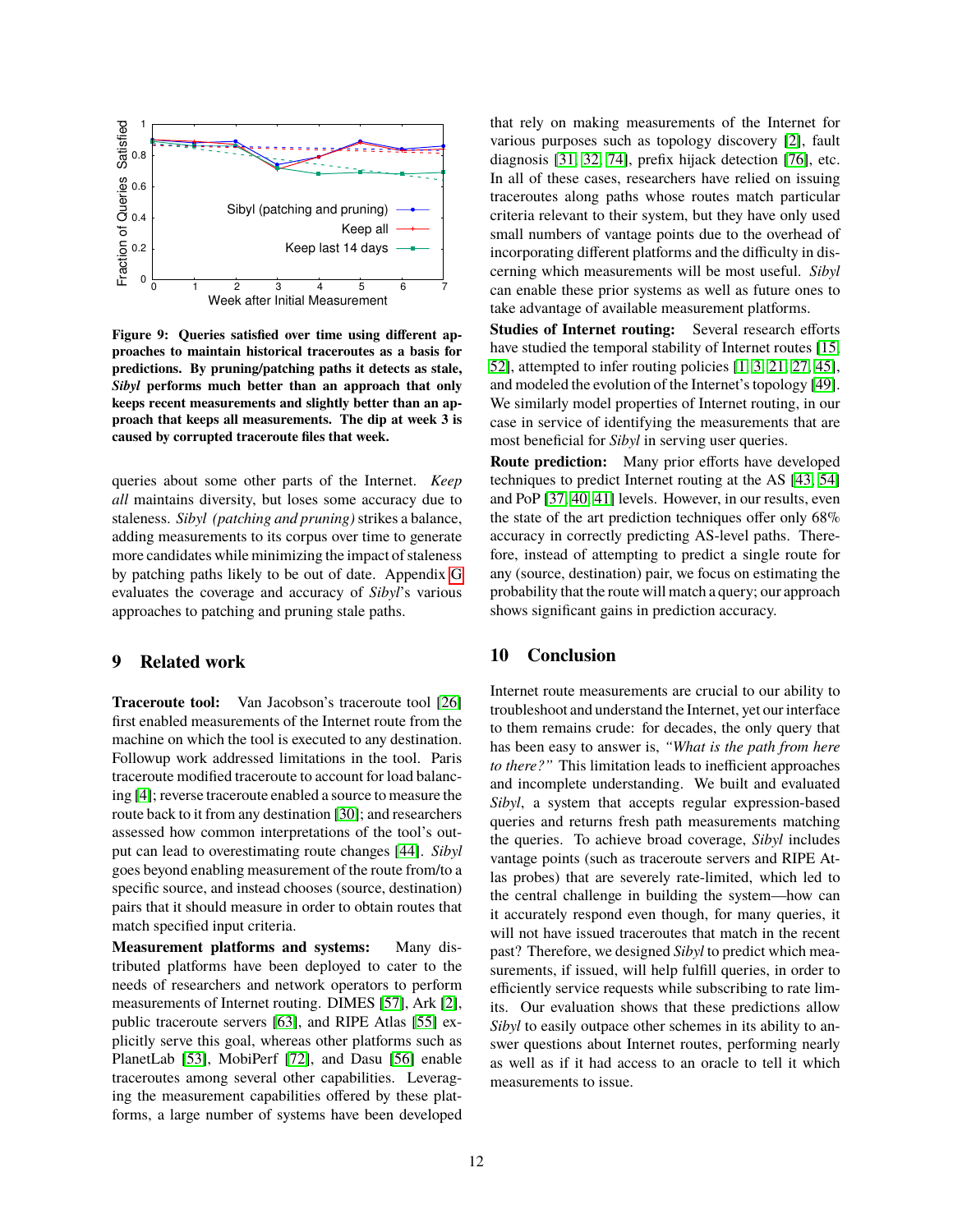#### **Acknowledgements**

We would like to thank our shepherd Monia Ghobadi and the anonymous reviewers for their valuable feedback. The RIPE NCC and Comcast supported our use of RIPE Atlas. Conversations with Shaddin Dughmi and Nate Foster shaped *Sibyl*'s optimization and query language, respectively. This work was supported in part by the National Science Foundation grants CNS-1351100 and CNS-1413978, CNPq, and FAPEMIG.

# **Appendices**

# <span id="page-12-0"></span>**A Optimization details**

*Sibyl***'s optimization has good greedy performance.** While the constraints in Eq. [1](#page-4-4) ([§4.2\)](#page-4-2) enforce multiple budgets, we designed them so that each traceroute only counts against one budget, and so the constraints function as a partition matroid [\[68\]](#page-19-35). The utility functions we use for *existence queries* and *diversity queries* exhibit diminishing returns as we add to the set of traceroutes to issue, and so the objective function is submodular (essentially, a set function that displays diminishing returns) [\[47\]](#page-19-36). The greedy optimization of submodular functions given partition constraints both has a good theoretical lower bound  $[16, 68]$  $[16, 68]$ <sup>[11](#page-12-2)</sup> and has been frequently observed to be near-optimal in practice.

In addition to the greedy heuristic only being guaranteed to find a solution within a factor of optimal, the optimization problem itself can lose utility compared to a global optimal due to the following factors:

- Candidate generation can miss useful traceroutes, if no previous traceroutes splice to generate the candidate.
- Prediction errors can lead to errors in expected utility.
- Our formulation assumes the correctness of different predictions is independent, but destination-based routing [\[19\]](#page-18-35) and other factors mean that the correctness of different predictions may be intertwined.

Section [8.1](#page-8-2) assessed the first two factors. The third is an interesting future direction for improving predictions.

**Utility functions supported by** *Sibyl***.** Section [4.2](#page-4-2) formalizes the utility functions supported by our UI, but, in general, *Sibyl* will work with any utility function  $f_q$ for a query *q* that satisfies the following properties:

- $f_q$  takes a set of traceroutes  $T$  and returns a nonnegative value.
- $f_q(T) > 0$  if and only if  $\exists t \in T$  that satisfies q.

<span id="page-12-3"></span>

**Figure 10: Fraction of paths for which AS-level routes differ in snapshots measured a week apart.**

- Non-decreasing:  $f_a(T) \leq f_a(T \cup \{t\}) \forall T, \forall t$ .
- *S* ⊆ *T* ⇒ *f*<sup>q</sup> (*S* ∪ {*t*}) − *f*<sup>q</sup> (*S*) ≥ *f*<sup>q</sup> (*T* ∪ {*t*}) − *f*<sup>q</sup> (*T*) <sup>∀</sup>*S*,∀*T*,∀*t*. In other words, adding additional traceroutes provides diminishing returns.
- The expected utility of issuing a set of traceroutes must be computable within *Sibyl*'s prediction framework, in which a traceroute is predicted as a set of PoP-level paths, each with a confidence.

To be computationally efficient, the expected utility function should also be "incrementally computable": if *Sibyl* already calculated  $\mathbb{E}[f_q(T)]$ , then computing  $\mathbb{E}[f_q(T \cup \{t\})]$  takes time proportional to the time to calculate  $\mathbb{E}[f_q(\{t\})]$ , not proportional to |*T*|.

#### <span id="page-12-1"></span>**B Assessing path stability**

Section [5](#page-5-0) describes how *Sibyl* predicts paths by splicing the small number of traceroutes from resourceconstrained vantage points onto traceroutes from lessconstrained vantage points to a large number of destinations. We assessed path stability to justify this approach. We probed 1000 prefixes from all PlanetLab sites and from 2000 RIPE Atlas vantage points. We repeated these measurements twice, a week apart. Figure [10](#page-12-3) shows, for every vantage point, the fraction of prefixes for which the AS-level routes differ across a week, revealing more RIPE Atlas paths change than PlanetLab paths.

Internet paths are generally considered to have an uphill portion, traversing from customers to providers, followed by a downhill portion from providers to customers, possibly with a peering link in between. Figure [10](#page-12-3) also plots the fraction of prefixes that have different AS-level routes in the two snapshots if we consider only the uphill portions of the paths. The uphill paths differ much less frequently than the full paths, implying that most of the differences are on the downhill portions of paths. By combining the uphill (more stable) portion of paths from

<span id="page-12-2"></span><sup>&</sup>lt;sup>11</sup>The greedy algorithm we use has an approximation ratio of 0.5. A randomized variant has a ratio of  $1 - 1/e \approx 0.63$  [\[68\]](#page-19-35).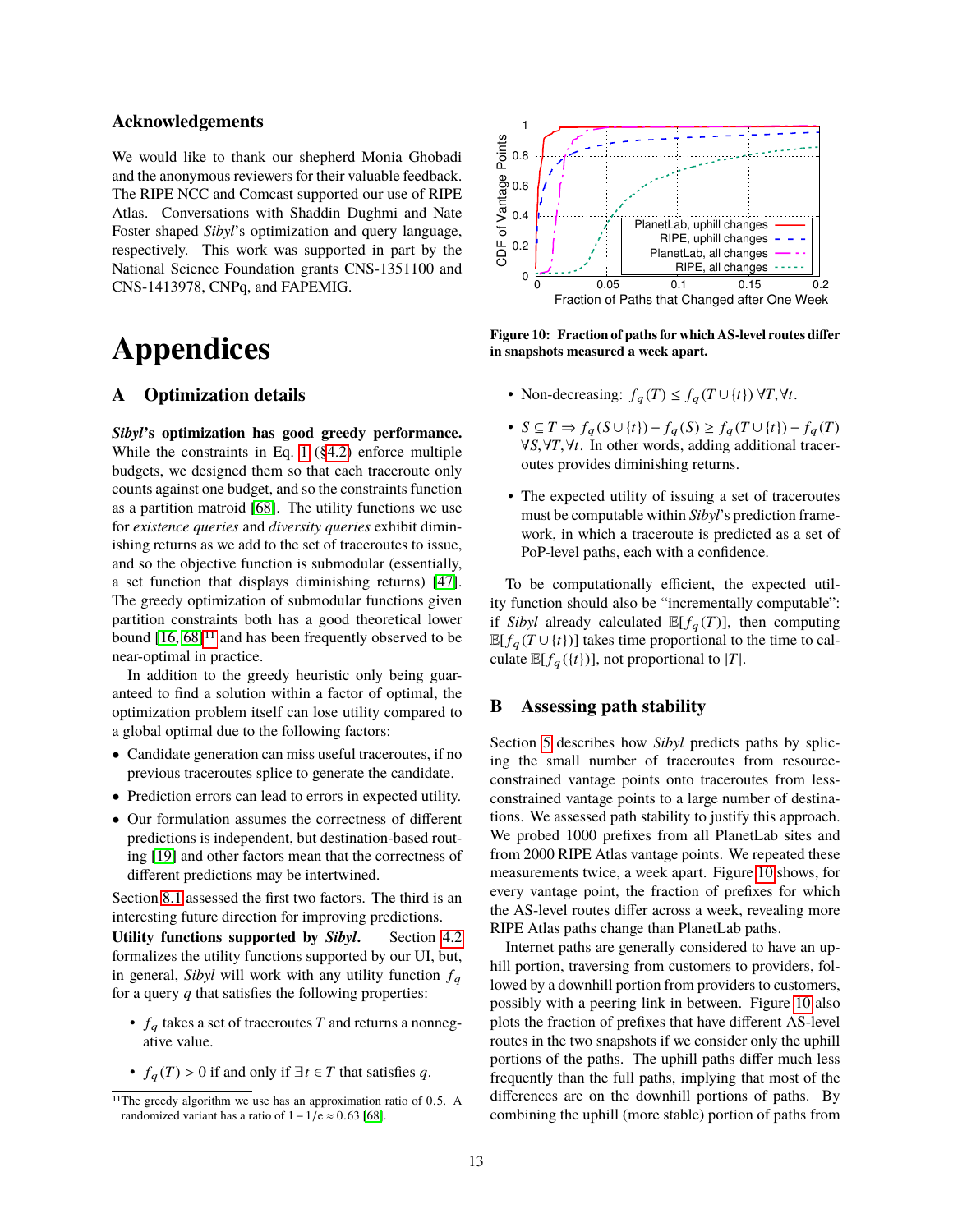rate-limited RIPE Atlas/traceroute server vantage points with the downhill portions of (frequently-refreshed) PlanetLab paths, *Sibyl* minimizes the impact of path instability on its predictions.

## <span id="page-13-0"></span>**C Features used by RuleFit**

In this section we provide more details on the RuleFit model we train to estimate the correctness of a path prediction ([§5.2\)](#page-6-1). To identify important features, we adopted a multi-round refinement process, starting from a large set of features that we reduced each round, retaining features RuleFit found to have predictive power. We describe features retained at the end of this process.

**Source path features:** The greatest challenge in identifying which spliced path is correct is to pick the correct route out from the source, since Internet routing is predominantly destination-based and the source's portion of the source path has a destination different from the one we are predicting. Traffic engineering practices such as hot and cold potato routing may also exacerbate this issue. We characterize the source path using the following features: the number of PoPs and ASes along the source path, the round-trip latency from the source to the splice point [\[39\]](#page-19-26), and the degree of the source AS (from CAIDA data [\[3\]](#page-18-29)). The intuition behind these features is that a prediction is more likely to be correct if the source's part of the path is short (so quickly intersects a known path to the destination) and if the source AS is small (so has fewer routing options we can incorrectly pick). We do not consider the age of measurements as a feature since we take steps to prune out-of-date measurements, as described in Section [7.](#page-7-0) Most (source, destination) pairs have a path that is prevalent over long time periods [\[15,](#page-18-18) [52\]](#page-19-4).

**Splice point features:** We considered the characteristics of the splice point as additional features such as (i) the type of AS splice point (i.e. educational, transit, access, transit/access, content, enterprise, educational/research, non-profit network, from CAIDA data [\[10\]](#page-18-36)); and (ii) the business relationship between the AS of the splice point and its neighbors in the predicted path (from CAIDA data [\[38\]](#page-19-37)). The type and the AS relationships allow Rule-Fit to learn to favor spliced paths that follow common routing policies, such as valley-free [\[21\]](#page-18-32).

**iPlane-derived features:** iPlane picks the correct spliced path more often than not [\[39\]](#page-19-26), and so, for each spliced path, we calculate the features that iPlane uses, as well as comparisons between that spliced path and the one that iPlane picks (inflation in terms of RTT up to the splice point and in terms of AS- and PoP-level path lengths). We also included the rank order assigned by iPlane to the spliced path, to account for mechanisms added to improve iPlane's prediction accuracy [\[41\]](#page-19-10).

<span id="page-13-2"></span>

| <b>SPLICED PATH FEATURE</b>                                    | <b>MPORTANCE</b> |  |
|----------------------------------------------------------------|------------------|--|
| 1. PoP-level similarity with the other paths                   |                  |  |
| 2. PoP-level path length inflation vs iPlane's top-ranked path | .90              |  |
| 3. Total number of PoP splice points                           | .60              |  |
| 4. Total number of AS splice points                            | .55              |  |
| 5. AS splice point type                                        | .52              |  |
| 6. AS splice point relationship with neighbors                 | .49              |  |
| 7. Number of PoPs in iPlane's top-ranked path                  | .44              |  |
| Other features                                                 | < 34             |  |

**Table 1: Feature importance according to RuleFit.**

**Spliced path set features:** Finally, we compute some features by comparing the spliced path with the other spliced paths from the vantage point to the destination. We used the Jaccard Index to estimate the average similarity between the spliced path and other paths both at the PoP and AS level. We aim to inform RuleFit whether or not the other paths confirm this one. We also include as features the total number of spliced paths and the total number of ASes containing splice points.

**Most important features:** RuleFit computes the importance of each rule as a function of how often it gets applied and how much it impacts the correctness of the prediction. For each feature, it computes this as the sum of the importance of the rules that use the feature.

Table [1](#page-13-2) reports the resulting ordering of features with normalized importance computed by RuleFit. Several features turned out to play an important role in estimating the similarity of a spliced path to the true path. The first, third, and fourth most important features capture how similar the spliced paths are; intuitively, if there are few splicing points and all spliced paths are similar, then there is less diversity and spliced paths are likely similar to the true path. The second and seventh most important feature follows from Internet routing protocols that prefer short paths. The fifth and sixth most important features capture AS routing relationships at the splicing point, which enables RuleFit, e.g., to reduce confidence in splices that violate the valley-free model.

## **D Examples**

#### <span id="page-13-1"></span>**D.1 Candidate generation**

We first provide an example of how *Sibyl* generates candidate traceroutes to consider issuing ([§6\)](#page-6-0). For ease of exposition, assume that an IP address maps to an AS and PoP corresponding to the address's first octet (e.g., 1.0.0.1 is in AS1 and PoP1; 5.0.0.1 is in AS5, PoP5). Assume *Sibyl* has three existing traceroutes it can combine to generate new candidates:

- 1. 1.0.0.1 (AS1, PoP1), 2.0.0.1 (AS2, PoP2), 3.0.0.1 (AS3, PoP3), 4.0.0.1 (AS4, PoP4), 5.0.0.1 (AS5, PoP5)
- 2. 6.0.0.1 (AS6, PoP6), 7.0.0.1 (AS7, PoP7), 8.0.0.1 (AS8, PoP8), 9.0.0.1 (AS9, PoP9), 10.0.0.1 (AS10, PoP10)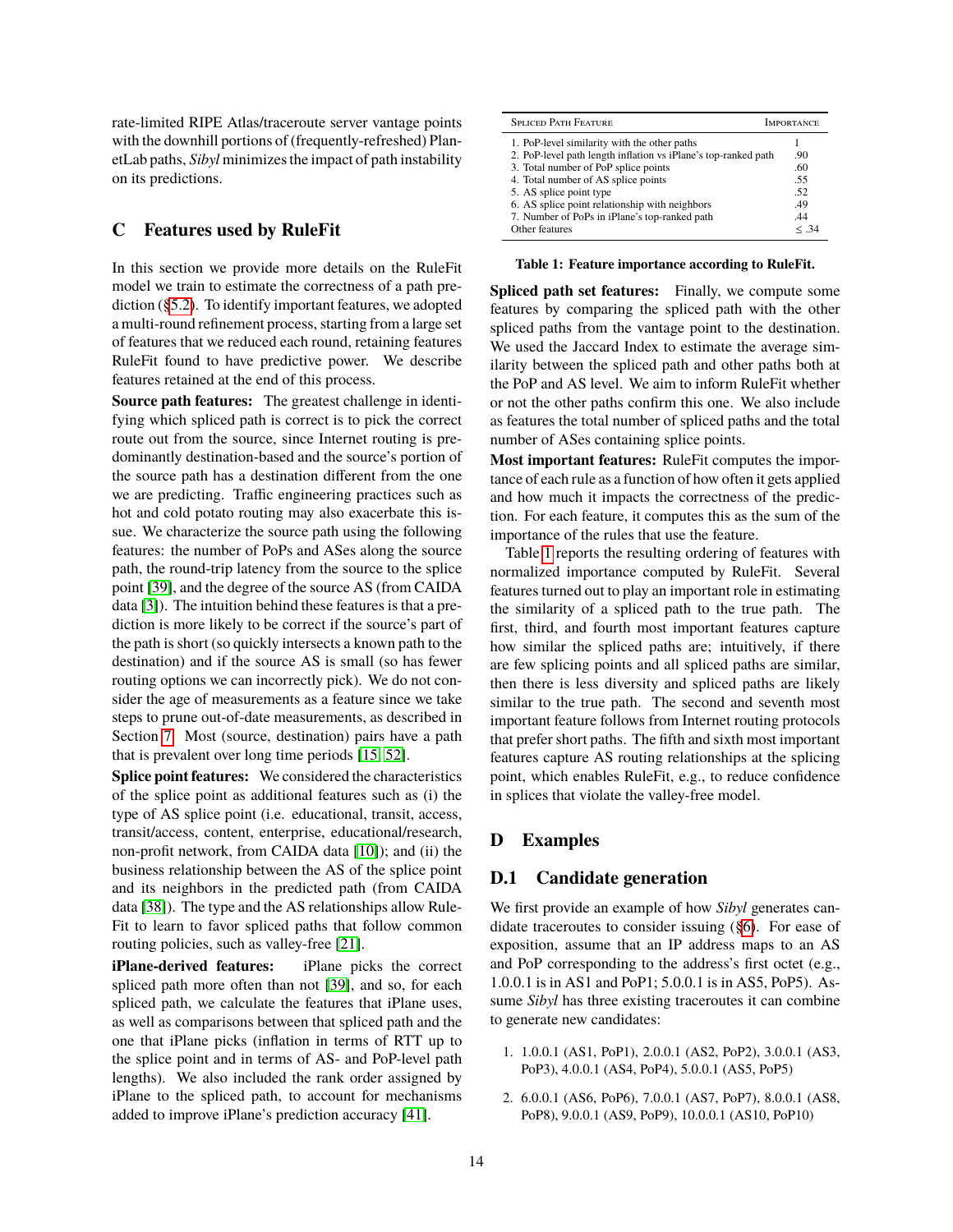<span id="page-14-1"></span>

**Figure 11: (a) Forward and (b) reverse FSAs corresponding to a query for a traceroute through AS2 and AS9.**

3. 11.0.0.1 (AS11, PoP11), 12.0.0.1 (AS12, PoP12), 3.0.0.1 (AS3, PoP3), 9.0.0.1 (AS9, PoP9), 13.0.0.1 (AS13, PoP13)

Say a user issues an existence query: "I want a traceroute that traverses AS2 and AS9, in that order, consecutively or not," is expressed as the following regular expression:

#### ^.\*AS2.\*AS9.\*\$.

This regular expression is then translated to an FSA shown in Figure [11\(](#page-14-1)a). *Sibyl* then runs the FSA over each traceroute, maintaining a record of the transitions in the FSA taken when consuming the PoPs in each of its existing traceroutes, as shown in Table [2\(](#page-14-2)a).

Next, the FSA is reversed (Figure [11\(](#page-14-1)b)), and the reverse FSA is run over the traceroutes from destination to source. Table [2\(](#page-14-2)b) shows the transitions used in this case. In our example, PoP 3 is labeled with the transition

 $(S_2 \stackrel{*}{\longrightarrow} S_2)$  when the forward FSA is applied on Trace 1, and the same PoP is labeled with the reverse of that transition when the reverse FSA is applied on Trace 3. Hence, *Sibyl* splices Traceroute 1 (PoP1→PoP2→PoP3. . . ) and Traceroute 3 (. . . PoP3→PoP9→PoP13) at PoP3 to generate a candidate. The candidate pair is constructed from the source of Traceroute 1 and the destination of Traceroute 3 which gives (1.0.0.1, 13.0.0.1).

## <span id="page-14-0"></span>**D.2 Likelihood estimation**

We next walk through an example of how *Sibyl* calculates how likely a traceroute is to satisfy a query (Eq. [4](#page-6-3) in [§5\)](#page-5-0). Assume that, in addition to (1.0.0.1, 13.0.0.1), *Sibyl* also finds (15.0.0.1, 16.0.0.1) as a possible candidate. Once *Sibyl* identifies the candidates for a query, it uses iPlane to generate a set of possible paths for each candidate (source, destination) pair. *Sibyl* uses its RuleFit-trained

<span id="page-14-2"></span>

| <b>Forward FSA</b>                          | <b>PoPs Traversed</b>         |
|---------------------------------------------|-------------------------------|
| <b>Transition</b>                           |                               |
|                                             | Trace 1: PoP 1, 2, 3, 4, 5    |
| $S_1 \stackrel{\cdot}{\longrightarrow} S_1$ | Trace 2: PoP 6, 7, 8, 9, 10   |
|                                             | Trace 3: PoP 11, 12, 3, 9, 13 |
| $\overline{S_1} \xrightarrow{AS2} S_2$      | Trace 1: PoP 2                |
| $S_2 \stackrel{\cdot}{\longrightarrow} S_2$ | Trace 1: PoP 3, 4, 5          |
| $S_2 \xrightarrow{\widehat{AS9}}$           |                               |
|                                             |                               |

| (a)                                             |                               |  |  |  |  |  |  |
|-------------------------------------------------|-------------------------------|--|--|--|--|--|--|
| <b>Reverse FSA</b>                              | <b>PoPs Traversed</b>         |  |  |  |  |  |  |
| Transition                                      |                               |  |  |  |  |  |  |
|                                                 | Trace 1: PoP 5, 4, 3, 2, 1    |  |  |  |  |  |  |
| $S_3 \stackrel{\cdot}{\longleftarrow} S_3$      | Trace 2: PoP 10, 9, 8, 7, 6   |  |  |  |  |  |  |
|                                                 | Trace 3: PoP 13, 9, 3, 12, 11 |  |  |  |  |  |  |
| $S_2 \stackrel{\text{AS9}}{\longleftarrow} S_3$ | Trace 2: PoP 9                |  |  |  |  |  |  |
|                                                 | Trace 3: PoP 9                |  |  |  |  |  |  |
| $S_2 \stackrel{*}{\leftarrow} S_2$              | Trace 2: PoP 8, 7, 6          |  |  |  |  |  |  |
|                                                 | Trace 3: PoP 3, 12, 11        |  |  |  |  |  |  |
| AS <sub>2</sub><br>$S_1 \longleftarrow S_2$     |                               |  |  |  |  |  |  |
|                                                 |                               |  |  |  |  |  |  |
|                                                 |                               |  |  |  |  |  |  |

**Table 2: Transitions activated by PoPs in each traceroute on the (a) forward and (b) reverse FSAs.**

<span id="page-14-3"></span>

| Candidate  | <b>Splice</b> | <b>Jaccard</b> | <b>Predicted AS-Level Path</b> |
|------------|---------------|----------------|--------------------------------|
| (1.0.0.1,  | A             | 0.7            | AS1 AS2 AS3 AS9 AS13           |
| 13.0.0.1)  | B             | 0.5            | AS1 AS20 AS21 AS9 AS13         |
| (15.0.0.1, | C             | 0.6            | AS15 AS2 AS3 AS9 AS16          |
| 16.0.0.1)  | D             | 0.6            | AS15 AS2 AS4 AS9 AS16          |

**Table 3: All spliced paths for each candidate and their RuleFit-predicted Jaccard indexes.**

model to estimate the Jaccard indexes for each spliced path compared to the corresponding (unknown) actual path. It uses these estimates to compute the likelihood of each candidate matching the query. Consider the example paths and estimated Jaccard indexes in Table [3,](#page-14-3) where we show AS-level paths for ease of exposition.

For the candidate pair (1.0.0.1, 13.0.0.1), *Sibyl* estimated that spliced path A is more likely to be correct than spliced path B  $(0.7 \text{ vs } 0.5)$ , which (via [§5.2\)](#page-6-1) normalize to  $0.41 = 0.7 \times 0.7/(0.7 + 0.5)$  and  $0.29 =$  $0.7 \times 0.5/(0.7 + 0.5)$ . Spliced path A matches the user's query, whereas B does not traverse AS2. The final likelihood that candidate (1.0.0.1, 13.0.0.1) matches the query is 0.41, from Eq. [4.](#page-6-3)

For (15.0.0.1, 20.0.0.1), spliced paths C and D have lower estimated Jaccard indexes than spliced path A, but both satisfy the user's query. These spliced paths result in a likelihood of matching the query equal to  $0.6 = 0.6 \times$  $0.6/(0.6+0.6) + 0.6 \times 0.6/(0.6+0.6)$ , making (15.0.0.1, 16.0.0.1) a stronger candidate to satisfy the user's query.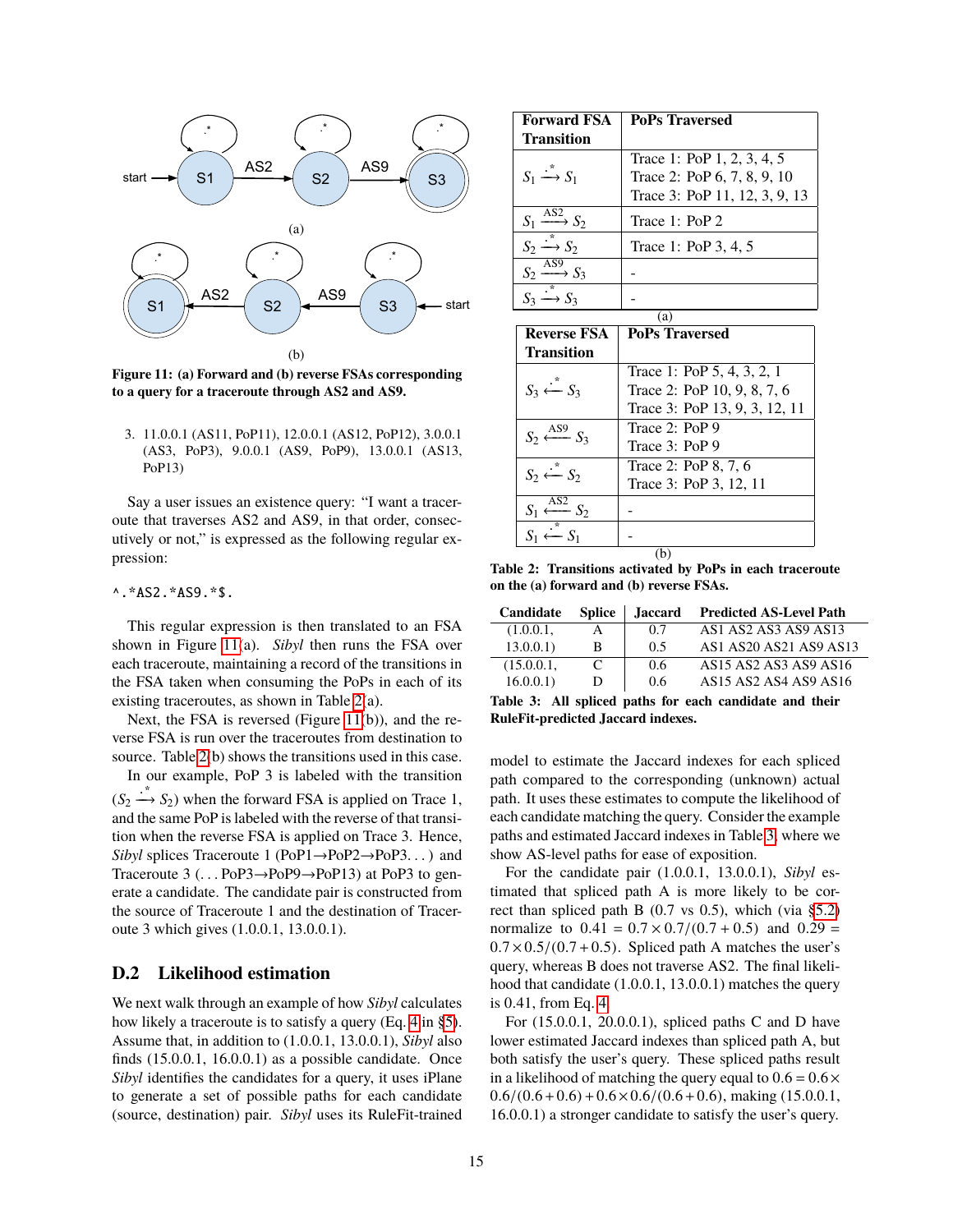#### <span id="page-15-0"></span>**D.3 Diversity queries**

To illustrate the usefulness of diversity queries, we will use an example of *Sibyl* finding diverse AS paths that a system such as iSpy [\[76\]](#page-19-9) can use to monitor for prefix hijacks in BGP. Since issuing traceroutes from all vantage points is not feasible, we want *Sibyl* to find a set of vantage points to use that maximizes AS path coverage to a prefix <sup>204</sup>.57.0.0/21. Since we want to diversify over AS, we build the following query:

^{.\*}-204.57.0.0/21\$ by AS

For simplicity of exposition, we assume *Sibyl* predicts a single path for each candidate and has complete confidence in all predictions, removing the probabilistic expected value calculation of Eq. [3.](#page-5-6) *Sibyl* predicts traceroutes with the following AS paths toward 204.57.0.0/21:

- 1. AS3356, AS209, AS2722, AS47
- 2. AS1299, AS10490, AS2722, AS47
- 3. AS3257, AS209, AS2722, AS47
- 4. AS1273, AS209, AS2722, AS47
- 5. AS6939, AS226, AS2914, AS2497, AS47
- 6. AS3257, AS209, AS2722, AS47
- 7. AS701, AS2914, AS209, AS2722, AS47

*Sibyl* greedily selects traceroutes that offer the highest diversity utility first. The greedy selection starts out with an empty AS set. Traceroutes are then selected based on how many new ASes a path is predicted to add. In the above example, Traceroute 5 is selected first since it has a utility of 5 ASes (contains 5 new ASes). Traceroute 7 would be greedily selected next since it has a marginal utility of 4 ASes. The current AS set is now:

AS6939, AS226, AS2914, AS2497, AS47, AS701, AS2914, AS209, AS2722

Of the remaining traceroutes, Traceroutes 1, 3, 4, and 6 each offer only one new AS compared to the above set, whereas Traceroute 2 has 2 new ASes. Hence, Traceroute 2 is selected. In subsequent rounds, Traceroutes 3 and 4 would be selected if budget allowed, but Traceroute 6 would not be since it adds no new ASes.

#### <span id="page-15-1"></span>**E Evaluation of RuleFit model**

Section [8.3](#page-10-0) showed that *Sibyl*'s estimates of how likely a candidate traceroute is to satisfy a query are accurate enough to use as expected utilities. In this section we look

<span id="page-15-2"></span>

**Figure 12: Distribution of candidates by likelihood.**

and at the accuracy of the Jaccard index estimates ([§5.2\)](#page-6-1) that *Sibyl* uses to calculate the likelihoods.

24. AS 0.0 21. Since we wanted diversify over AS, we wanted the distribution of metallities by the properties of the distribution of metallities across candidates by the properties of the distribution of the distribution **Distribution of likelihood estimates.** Figure [12](#page-15-2) partitions the range of likelihood values ([0, 1]) into 11 buckets ([0, 0.05], [0.05, 0.15], . . ., [0.95, 1]), and shows the number of candidates in each bucket, broken down by whether the candidates satisfy their queries or not. We also add two comparison points: (1) iPlane: iPlane provides a single predicted path for a candidate and does not have a notion of varying confidence [\[40\]](#page-19-21), and so we assign a candidate a likelihood of 1 if iPlane's prediction matches the query and 0 if it does not. (2) iPlane with confidence ranking: for iPlane predictions that match their queries, we extend iPlane by assigning a likelihood equal to our RuleFit model's estimated confidence in the prediction. As seen in the graph, *Sibyl*'s likelihood estimation provides benefit over iPlane. In the bucket of likelihood [0.95, 1], *Sibyl* only includes candidates that satisfy queries, while iPlane includes some candidates that do not satisfy queries. *Sibyl* only assigns a likelihood of 1 to a candidate when all its spliced paths satisfy the query *and* RuleFit rates it high confidence. *Sibyl* also provides benefit over iPlane by removing some candidates that can satisfy queries from the [0, 0.05] bucket. This improvement comes at the cost of moving some candidates that do not satisfy queries from the [0, 0.05] likelihood bucket to other low-likelihood buckets, which we consider to be acceptable since *Sibyl* gives low priority to issue measurements for candidates with low likelihood.

Together, Figures [8](#page-10-3) and [12](#page-15-2) show that *Sibyl* computes likelihoods that can reasonably reflect the probability of matching a query, and it assigns most candidates either very high or very low likelihood values, enabling it to distinguish between candidates that it should or should not select to satisfy queries.

**Accuracy of confidence values.** Figure [13](#page-16-2) evaluates RuleFit's capability to predict the PoP-level similarity of spliced paths to the actual paths they are predicting, which it does without access to the actual paths. We use RuleFit to estimate the Jaccard index for 4 million spliced paths (not included in the training set), then calculate the actual Jaccard index by comparing the spliced path to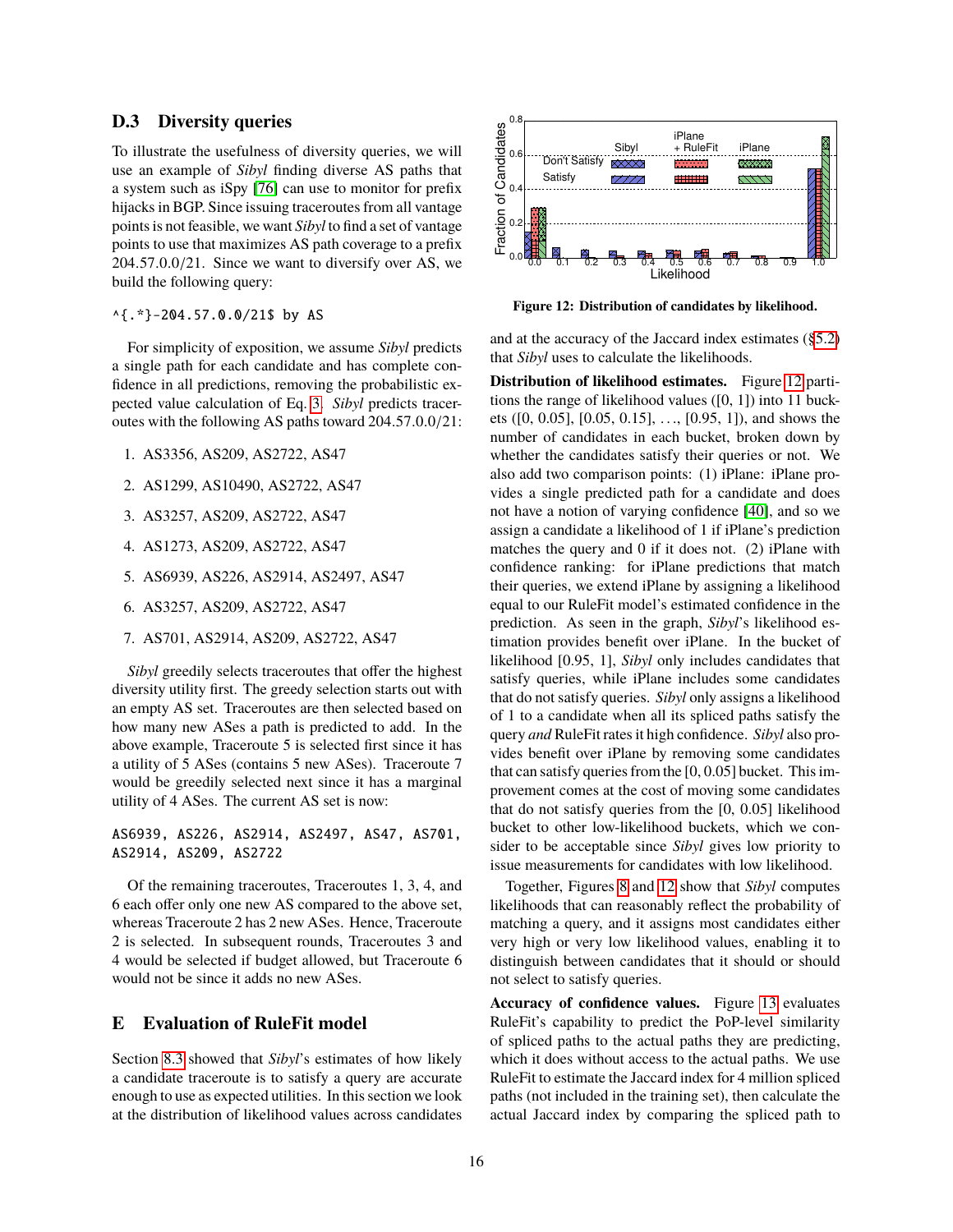<span id="page-16-2"></span>

**Figure 13: Spliced paths' predicted vs actual Jaccard index with respect to the actual path.**

the actual path. We group the spliced paths by their predicted Jaccard index and show the 10th, 25th, 50th, 75th, and 90th percentiles of the true Jaccard values for each group. We see that our estimated Jaccard indexes are well correlated to the true Jaccard values.

## <span id="page-16-0"></span>**F Queries used in evaluation**

We used several types of queries when evaluating *Sibyl* ([§8.1\)](#page-8-3). For each traceroute that *Sibyl* does not have access to, we generate all possible queries that the traceroute matches for the following query types:

- <span id="page-16-3"></span>1. ^.\*A.\*D\$ Traverse A on the way to destination D.
- <span id="page-16-4"></span>2.  $\wedge$ [ $\wedge$ A]+A. \*D\$ Traverse, but do not start at, A on the way to destination D.
- <span id="page-16-5"></span>3. ^.\*AB.\*D\$ Traverse link A-B on the way to destination D.
- <span id="page-16-6"></span>4. ^.\*A.\*B.\*C.\*\$ Traverse A, B, and C in sequence.

Among all possible queries of these types, our evaluation randomly selected an equal number of each type. Queries of types [1](#page-16-3) and [2](#page-16-4) represent queries reverse traceroute uses as part of its measurements [\[30\]](#page-18-24). Query type [3](#page-16-5) represents queries operators might ask when troubleshooting performance problems towards a destination, to assess paths that use a particular link. All three look for routes toward a destination *D* traversing a specific network region. Query type [4](#page-16-6) does not specify a destination and could be used to study inter-AS routing policing and business relationships [\[38\]](#page-19-37) or to look for routes that take long detours in between two nearby hops (e.g., [\[22\]](#page-18-15)).

## <span id="page-16-1"></span>**G Efficacy of staleness patching & pruning**

Section [8.4](#page-10-4) evaluated the impact of staleness on *Sibyl*'s end-to-end ability to satisfy queries, showing that its techniques for dealing with stale measurements allow it to outperform techniques that either keep or discard all old measurements. In this section we evaluate the accuracy and coverage of its techniques ([§7\)](#page-7-0) in isolation.

**Traceroute-based source/destination patching.** First, we validate *Sibyl*'s approaches of using a path change observed on one path to update other previously measured paths (from the same source or to the same destination) that traverse the path segment that changed. For this, we issued traceroutes from all PlanetLab sites to 150K prefixes on Dec. 5 and on Dec. 6 2014. We calculated the probability that paths undergo identical path changes, given their Dec. 5 routes traversed a shared segment that changed in one of the routes on Dec. 6. For 65% of path changes, all paths experience an identical change. Results on measurements one week apart are similar.

**BGP-based destination pruning.** We evaluate *Sibyl*'s BGP-based filtering of stale paths on RIPE Atlas measurements gathered between July 2 and August 27, 2015, using daily BGP paths from BGPStream [\[50\]](#page-19-38). We mapped the traceroute destinations to the longest prefix in the collected BGP data, excluding prefixes longer than 24.

First, for coverage, of the (AS, destination) pairs in our traceroutes, only 5% of the ASes appear in BGP feed paths towards the destinations, demonstrating both the superior coverage of our traceroute vantage points compared to available BGP feeds and also a limitation with BGP-based filtering. However, 84% of our traceroutes include at least one pair seen in the BGP feeds. Of the pairs seen in both data sources, the AS paths are the same in 57% of cases. The other 43% reflect a mix of large ASes using multiple paths, of errors in translating traceroutes to AS paths, and of misalignment in time because we do not have an exact timestamp for the traceroutes.

Second, we evaluate the accuracy of BGP-based filtering. Every time we refreshed an Atlas traceroute to a destination *d*, for every AS *A* on the traceroute, we check three conditions. 1:(*BGP-change*) Is the BGP path to *d* different than it was at the time of the original traceroute to *d*? 2:(*TR-change*) Did *A*'s traceroute AS path change between the two measurements? 3:(*TR-match*) Did *A*'s original traceroute AS path match *A*'s BGP path at the time it was issued? Comparing every instance of *BGPchange* with the subset that are also *TR-change*, 72% of BGP changes were also reflected in traceroutes. Comparing instances that are both *BGP-change* and *TR-change* with the subset that are also *TR-match*, the percentage increases to 77% if we add the stricter condition that the BGP and traceroute paths matched to begin with. Overall, BGP monitoring prunes 9% of the traceroute changes if we require the *TR-match* check and 13.8% if we do not.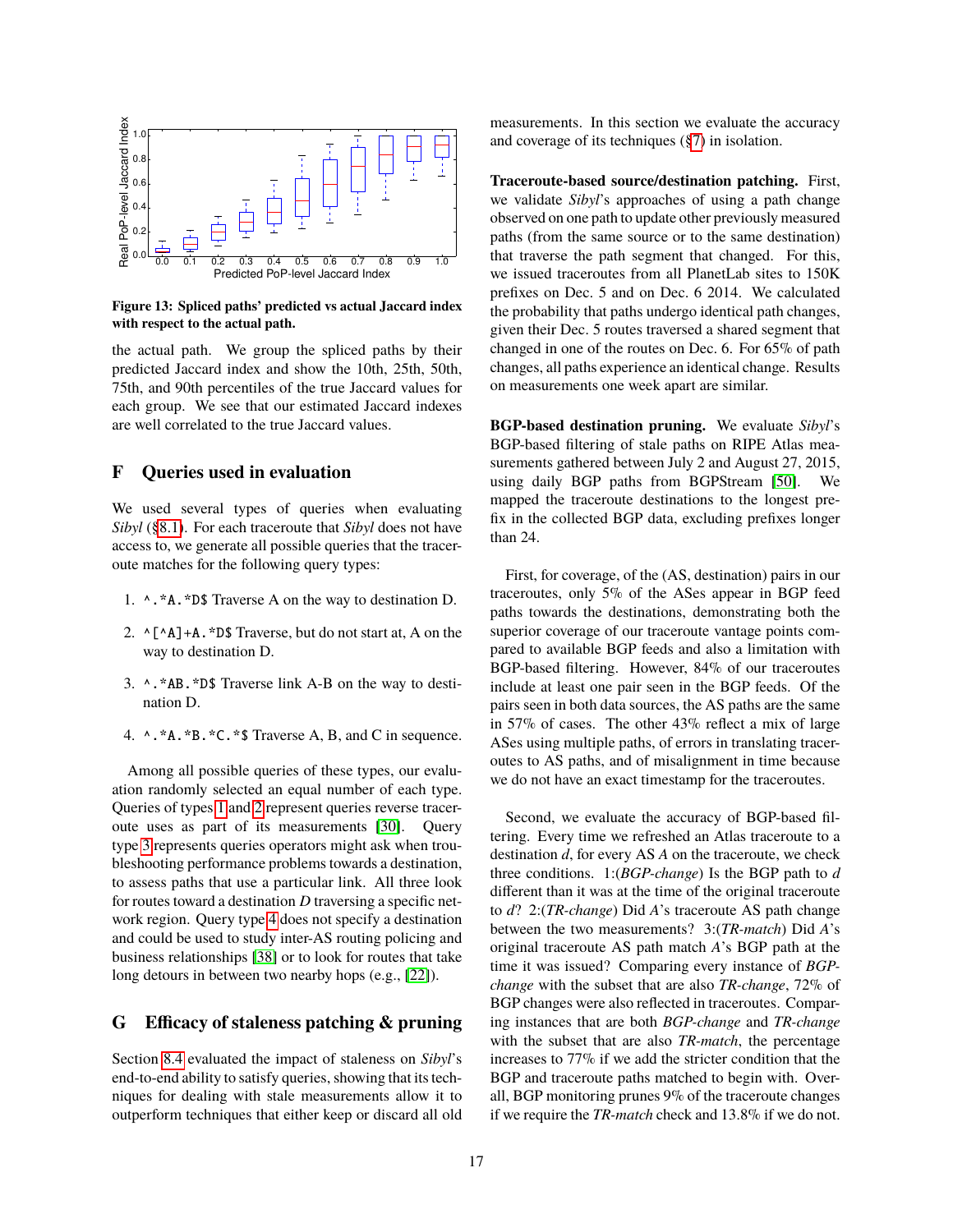<span id="page-17-2"></span>

| Any country in                       | and any AS in       | and | any city in        |                                  | and | any prefix in*                                                                                                            |
|--------------------------------------|---------------------|-----|--------------------|----------------------------------|-----|---------------------------------------------------------------------------------------------------------------------------|
| ÷<br>any country                     | AS3257              |     | <b>SEA</b>         | $\blacktriangle$<br>$\mathbf{v}$ |     | any prefix                                                                                                                |
| Add alternate country                | Add alternate AS    |     | Add alternate city |                                  |     | *Predicates specifying a prefix can only be assigned to the source<br>(From) and destination (To) of queried traceroutes. |
| <b>Maximize diversity</b>            | granularity $\star$ |     |                    |                                  |     |                                                                                                                           |
| □ Negate predicate (do not traverse) |                     |     |                    |                                  |     |                                                                                                                           |



<span id="page-17-4"></span>

| Build query      |                                         |                            | Build query      |                                                               |                           |                            |
|------------------|-----------------------------------------|----------------------------|------------------|---------------------------------------------------------------|---------------------------|----------------------------|
|                  |                                         |                            |                  |                                                               |                           |                            |
| From             | {.*}, diversify by <as, city=""></as,>  |                            | From             | $\mathbb{R}^n$                                                |                           |                            |
| Traverse         | AS3257&SEA                              |                            | Traverse         | {[^(AS3356 AS2914)]}, diversify by <as></as>                  |                           |                            |
|                  | {.*}, diversify by <as, city=""></as,>  |                            |                  | AS3257&SEA                                                    |                           |                            |
|                  | AS3356&LAX                              | Traverse another predicate |                  | {[^(AS3356 AS2914)]}, diversify by <as></as>                  | $\boldsymbol{\mathrm{v}}$ | Traverse another predicate |
| To               | {.*}, diversify by <as, city=""></as,>  |                            | To               | $\cdot$ .                                                     |                           |                            |
| High level regex |                                         |                            | High level regex |                                                               |                           |                            |
|                  | ^{.*}-AS3257&SEA-{.*}-AS3356&LAX-{.*}\$ |                            |                  | ^.*-{[^(AS3356 AS2914)]}-AS3257&SEA-{[^(AS3356 AS2914)]}-.*\$ |                           |                            |
|                  |                                         |                            |                  |                                                               |                           |                            |

(a) All paths traversing GTT in Seattle then Level3 in Los Angeles. (b) Paths through GTT peers other than NTT and Level3 in Seattle. **Figure 15: Screenshots of example queries from Section [3.2,](#page-3-0) built by composing predicates such as the one in Fig. [14.](#page-17-2)**

## <span id="page-17-1"></span>**H Unsatisfiable Queries**

Section [8](#page-7-1) uses queries that are satisfiable–since we generate them from traceroutes *Sibyl* could choose to issue. Here we evaluate whether *Sibyl* can avoid wasting budget on queries it has no hope of satisfying, to avoid having them impede its performance on queries it can satisfy. We generated sensible unsatisfiable queries by generating existence queries as in Section [8.1,](#page-8-3) removing *Sibyl*'s access to 10% of the RIPE Atlas and traceroute server VPs, then identifying queries that can only be satisfied by measurements from the removed vantage points.[12](#page-17-3)

In our experiment, we add unsatisfiable queries to the set of queries submitted to *Sibyl* while keeping the probing budget fixed. As we move from all queries satisfiable to an even mix of satisfiable and unsatisfiable, *Sibyl* still matches just as many queries, 76% on average as in Figure [3.](#page-8-1) It does generate some candidates to consider issuing for some of the unsatisfiable queries. However, *Sibyl*'s ability to rate the likelihood of matching allows it to prioritize measurements with high expected utility,

<span id="page-17-3"></span>12We do not include trivial unsatisfiable queries such as asking for paths originated from ASes hosting the removed VPs.

concentrating budget on queries that can be satisfied. In practice, it could inform a user when it had no candidates likely to match the user's query.

To verify that this result was because the system assessed that its vantage points were unable to satisfy the queries, not because it found the queries to be unsatisfiable in general, we reintroduced the 10% of vantage points back into the system and ran it with just the previously unsatisfiable queries. *Sibyl* satisfied an average of 48% of the queries, suggesting that they are hard but not impossible when suitable vantage points are available. When we then combined the two batches of queries, increasing the absolute traceroute budget to maintain the 1:1 query:budget ratio, *Sibyl* satisfied an average of 58% of queries, balancing the budget well across the two sets to nearly equal the  $(76+48)/2 = 62\%$  average performance when it could dedicate itself to one set.

#### <span id="page-17-0"></span>**I** *Sibyl***'s query interface**

We built a web-based user interface to guide users in specifying queries. Figure [14](#page-17-2) presents a screenshot of the widgets used to build a predicate. Users can build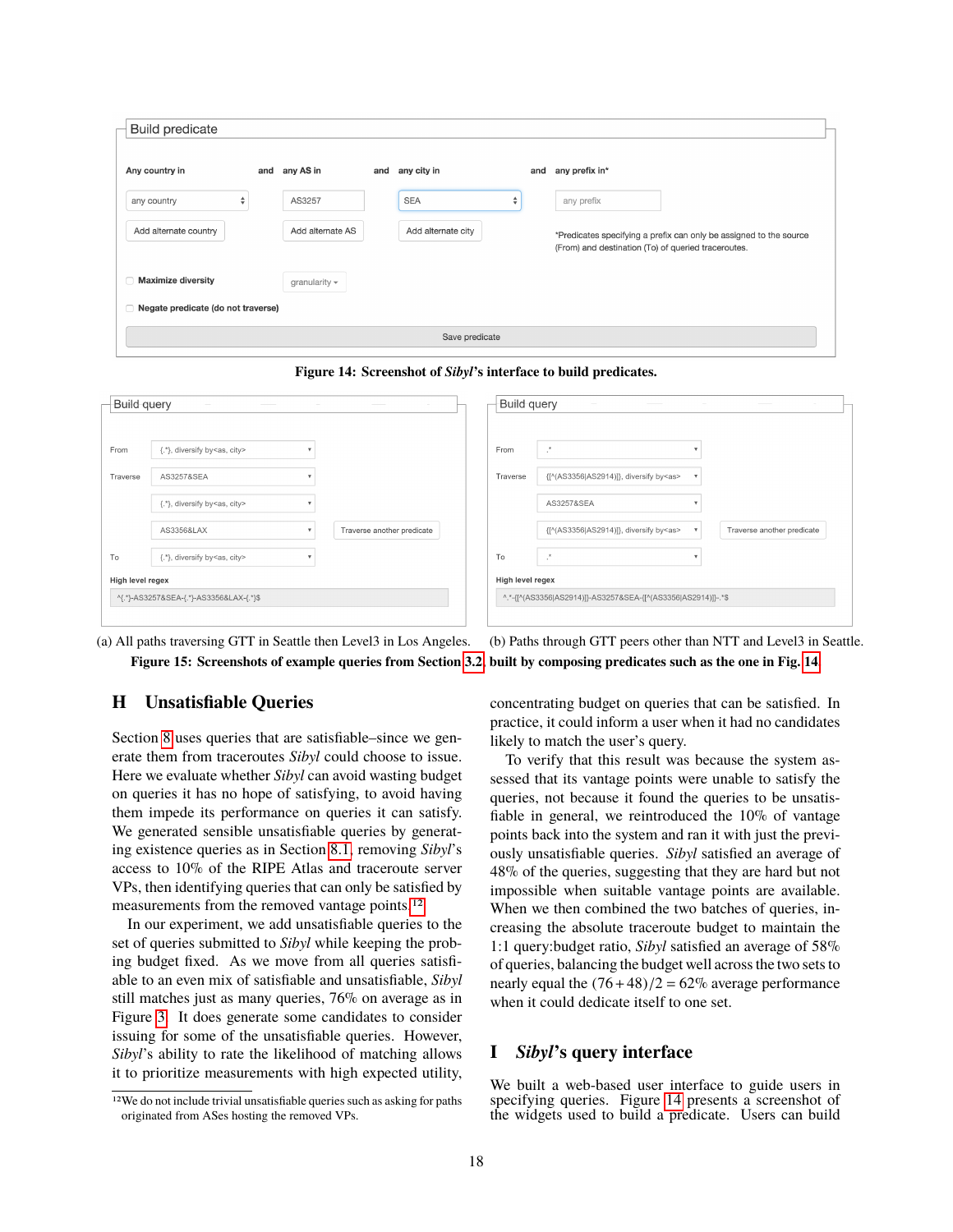a broad class of predicates that accept (or, via negation, reject) a user-specified set of values (e.g., particular cities or ASes) at any or all granularities. Users can then build queries by specifying a sequence of predicates they want paths to traverse. Figures  $15(a)$  and (b) show examples of simplified versions of queries from Section [3.2.](#page-3-0)

#### **References**

- <span id="page-18-13"></span>[1] Anwar, R., Niaz, H., Choffnes, D., Cunha, I., Gill, P., and KATZ-BASSETT, E. Investigating interdomain routing policies in the wild. In *IMC* (2015).
- <span id="page-18-10"></span>[2] Archipelago measurement infrastructure. [http://www.caida.](http://www.caida.org/projects/ark/) [org/projects/ark/](http://www.caida.org/projects/ark/).
- <span id="page-18-29"></span>[3] AS Rank: AS Ranking. <http://as-rank.caida.org/>.
- <span id="page-18-31"></span>[4] Augustin, B., Cuvellier, X., Orgogozo, B., Viger, F., Friedman, T., Latapy, M., Magnien, C., and Teixeira, R. Avoiding traceroute anomalies with Paris traceroute. In *IMC* (2006).
- <span id="page-18-27"></span>[5] Augustin, B., Friedman, T., and Teixeira, R. Measuring multipath routing in the Internet. *IEEE/ACM TON* (2011).
- <span id="page-18-11"></span>[6] Augustin, B., Krishnamurthy, B., and Willinge, W. IXPs: mapped? In *IMC* (2009).
- <span id="page-18-6"></span>[7] Banerjee, R., Chiang, L., Mishra, A., Razaghpanah, A., SEKAR, V., CHOI, Y., AND GILL, P. Internet outages, the eyewitness accounts: Analysis of the outages mailing list. In *PAM* (2015).
- <span id="page-18-17"></span>[8] Bourgeau, T., Augé, J., and Friedman, T. TopHat: supporting experiments through measurement infrastructure federation. In *TridentCom* (2010).
- <span id="page-18-21"></span>[9] Bu, T., Duffield, N., Presti, F. L., and Towsley, D. Network tomography on general topologies. In *SIGMETRICS* (2002).
- <span id="page-18-36"></span>[10] CAIDA UCSD AS classification dataset. [http://www.caida.](http://www.caida.org/data/as_classification.xml) [org/data/as\\_classification.xml](http://www.caida.org/data/as_classification.xml).
- <span id="page-18-1"></span>[11] CHANG, D., GOVINDAN, R., AND HEIDEMANN, J. The temporal and topological characteristics of BGP path changes. In *ICNP* (2003).
- <span id="page-18-19"></span>[12] Chen, K., Choffnes, D. R., Potharaju, R., Chen, Y., Bustamante, F. E., Pei, D., and Zhao, Y. Where the sidewalk ends: Extending the Internet AS graph using traceroutes from P2P users. In *CoNEXT* (2009).
- <span id="page-18-14"></span>[13] Chiu, Y.-C., Schlinker, B., Radhakrishnan, A. B., Katz-BASSETT, E., AND GOVINDAN, R. Are we one hop away from a better Internet? In *IMC* (2015).
- <span id="page-18-22"></span>[14] COATES, M., HERO, A., NOWAK, R., AND YU, B. Internet tomography. *IEEE Signal Processing Magazine* (2002).
- <span id="page-18-18"></span>[15] CUNHA, I., TEIXEIRA, R., VEITCH, D., AND DIOT, C. Predicting and tracking Internet path changes. In *SIGCOMM* (2011).
- <span id="page-18-34"></span>[16] DUGHMI, S. Submodular functions: Extensions, distributions, and algorithms. A survey (PhD qualifying exam report). Tech. rep., Stanford, 2009.
- <span id="page-18-20"></span>[17] FANOU, R., FRANCOIS, P., AND ABEN, E. On the diversity of interdomain routing in Africa. In *PAM* (2015).
- <span id="page-18-26"></span>[18] FLACH, T., KATZ-BASSETT, E., AND GOVINDAN, R. Quantifying violations of destination-based forwarding on the Internet. In *IMC* (2012).
- <span id="page-18-35"></span>[19] FLACH, T., KATZ-BASSETT, E., AND GOVINDAN, R. Quantifying violations of destination-based forwarding on the Internet. In *IMC* (November 2012).
- <span id="page-18-25"></span>[20] FRIEDMAN, J. H., AND POPESCU, B. E. Predictive learning via rule ensembles. *The Annals of Applied Statistics* (2008), 916–954.
- <span id="page-18-32"></span>[21] GAO, L., AND REXFORD, J. Stable Internet routing without global coordination. In *SIGMETRICS* (2000).
- <span id="page-18-15"></span>[22] Gupta, A., Calder, M., Feamster, N., Chetty, M., Calandro, E., AND KATZ-BASSETT, E. Peering at the Internet's frontier: A first look at ISP interconnectivity in Africa. In *PAM* (2014).
- <span id="page-18-2"></span>[23] Hengartner, U., Moon, S., Mortier, R., and Diot, C. Detection and analysis of routing loops in packet traces. In *IMW* (2002).
- <span id="page-18-9"></span>[24] Hiran, R., Carlsson, N., and Gill, P. Characterizing large-scale routing anomalies: a case study of the China Telecom incident. In *PAM* (2013).
- <span id="page-18-23"></span>[25] Internet address hitlist dataset, PREDICT ID USC LAN-DER internet\_address\_hitlist\_it28wbeta20090914. [http://](http://www.isi.edu/ant/lander) [www.isi.edu/ant/lander](http://www.isi.edu/ant/lander).
- <span id="page-18-30"></span>[26] Jacobson, V. Traceroute. [ftp://ftp.ee.lbl.gov/](ftp://ftp.ee.lbl.gov/traceroute.tar.gz) [traceroute.tar.gz](ftp://ftp.ee.lbl.gov/traceroute.tar.gz).
- <span id="page-18-16"></span>[27] Javed, U., Cunha, I., Choffnes, D. R., Katz-Bassett, E., Anderson, T., and Krishnamurthy, A. PoiRoot: Investigating the root cause of interdomain path changes. In *SIGCOMM* (2013).
- <span id="page-18-3"></span>[28] John, J. P., Katz-Bassett, E., Krishnamurthy, A., Anderson, T., and Venkataramani, A. Consensus routing : The Internet as a distributed system. In *NSDI* (2008).
- <span id="page-18-12"></span>[29] Katz-Bassett, E., John, J. P., Krishnamurthy, A., Wetherall, D., Anderson, T., and Chawathe, Y. Towards IP geolocation using delay and topology measurements. In *IMC* (2006).
- <span id="page-18-24"></span>[30] KATZ-BASSETT, E., MADHYASTHA, H. V., ADHIKARI, V., SCOTT, C., Sherry, J., van Wessep, P., Anderson, T., and Krishnamurthy, A. Reverse traceroute. In *NSDI* (2010).
- <span id="page-18-7"></span>[31] Katz-Bassett, E., Madhyastha, H. V., John, J. P., Krishnamurthy, A., Wetherall, D., and Anderson, T. Studying black holes in the Internet with Hubble. In *NSDI* (2008).
- <span id="page-18-8"></span>[32] KATZ-BASSETT, E., SCOTT, C., CHOFFNES, D. R., CUNHA, I., Valancius, V., Feamster, N., Madhyastha, H. V., Anderson, T. E., and Krishnamurthy, A. LIFEGUARD: Practical repair of persistent route failures. In *SIGCOMM* (2012).
- <span id="page-18-28"></span>[33] Keys, K., Hyun, Y., Luckie, M., and kc claffy. Internetscale IPv4 alias resolution with MIDAR: System architecture. Tech. rep., Cooperative Association for Internet Data Analysis (CAIDA), 2011.
- <span id="page-18-0"></span>[34] Krishnan, R., Madhyastha, H. V., Srinivasan, S., Jain, S., Krishnamurthy, A., Anderson, T., and Gao, J. Moving beyond end-to-end path information to optimize CDN performance. In *IMC* (2009).
- <span id="page-18-4"></span>[35] KUSHMAN, N., KANDULA, S., AND KATABI, D. Can you hear me now?! It must be BGP. *SIGCOMM CCR* (2007).
- <span id="page-18-5"></span>[36] Labovitz, C., Ahuja, A., Bose, A., and Jahanian, F. Delayed Internet routing convergence. In *SIGCOMM* (2000).
- <span id="page-18-33"></span>[37] Lee, D., Jang, K., Lee, C., Iannaccone, G., and Moon, S. Scalable and systematic Internet-wide path and delay estimation from existing measurements. *Computer Networks* (2011).